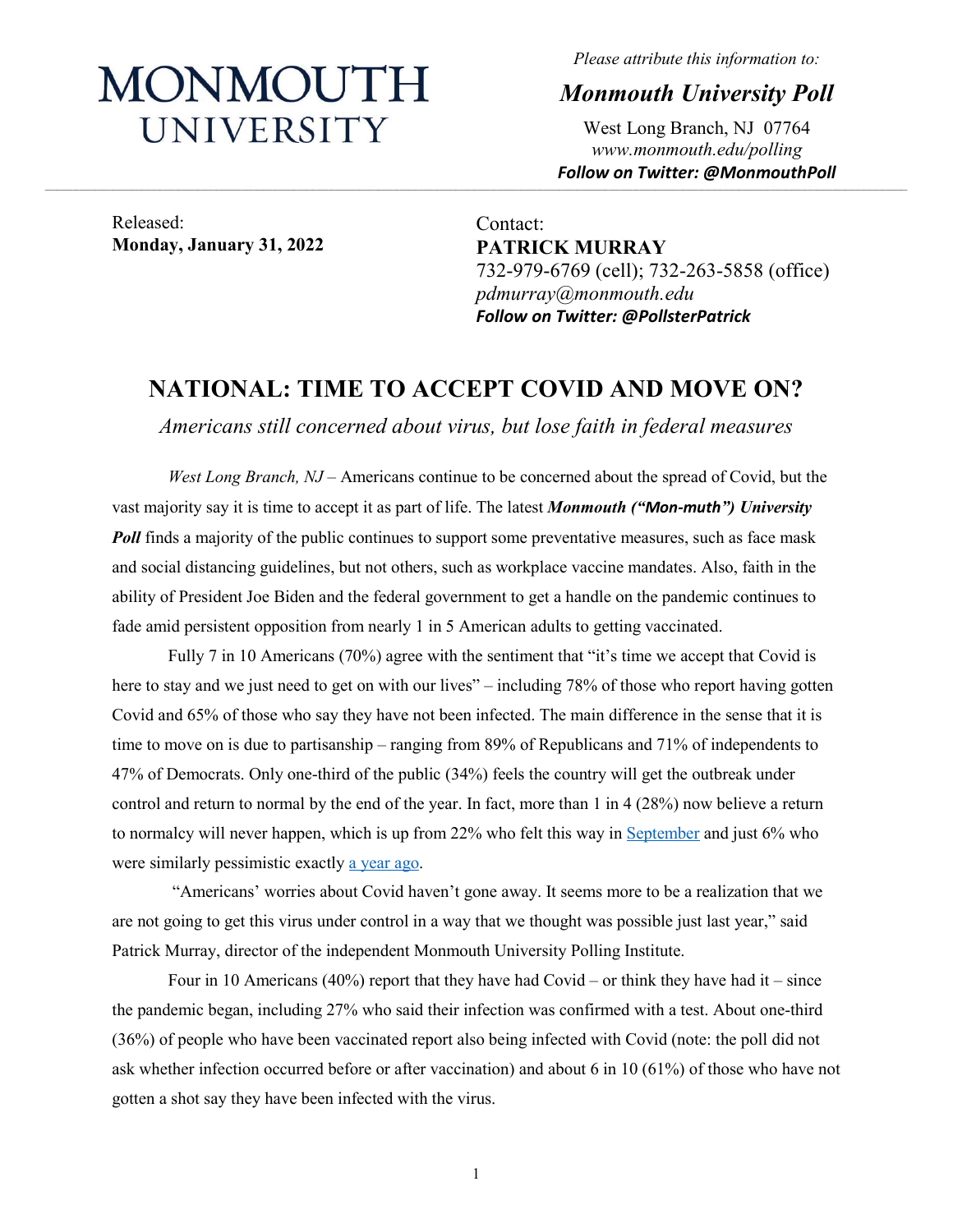Half the public is either very (23%) or somewhat (27%) concerned about catching one of the new Covid variants. This concern includes 58% of those who have not had Covid, but also includes 38% of those who have already had it. The number of adults who are *very concerned* about catching a new variant is up somewhat from early December (14%) before the omicron variant really hit the U.S. Similarly, the number of people who are very concerned about a family member becoming seriously ill from the virus (38%) has increased since December (30%), but it is still lower than concern in September (45%) when the delta variant was spreading.

Even though concern about getting Covid has increased, a stable proportion of the public remains opposed to vaccination. While nearly half of American adults (45%) report getting a booster shot, a significant number (37%) remain unlikely to ever do so –which includes 17% who remain opposed even to getting the initial vaccination.

"A key factor in the public's inclination to accept having to live with Covid is the intransigence of a sizable segment of the population on vaccination. It seems unlikely that herd immunity could ever be achieved through preventative measures," said Murray.



**Concerned About Serious Covid Illness in Family**

The *Monmouth University Poll* also finds that just over half of Americans (52%) support instituting, or reinstituting, face mask and social distancing guidelines in their home state. This number is down from December (55%) and September (63%), but is the same as last July (52%) when Covid's spread hit its lowest ebb so far. Less than half of the public (43%) supports requiring people to show proof of vaccination in order to work in an office or other setting where they are around other people. Support for this approach has declined steadily since September (53%), including 46% last month.

"We still see public support for maintaining some degree of public safety around Covid. However, there appears to be an acknowledgment that federal measures have not been effective, or at least have failed to be widely accepted," said Murray.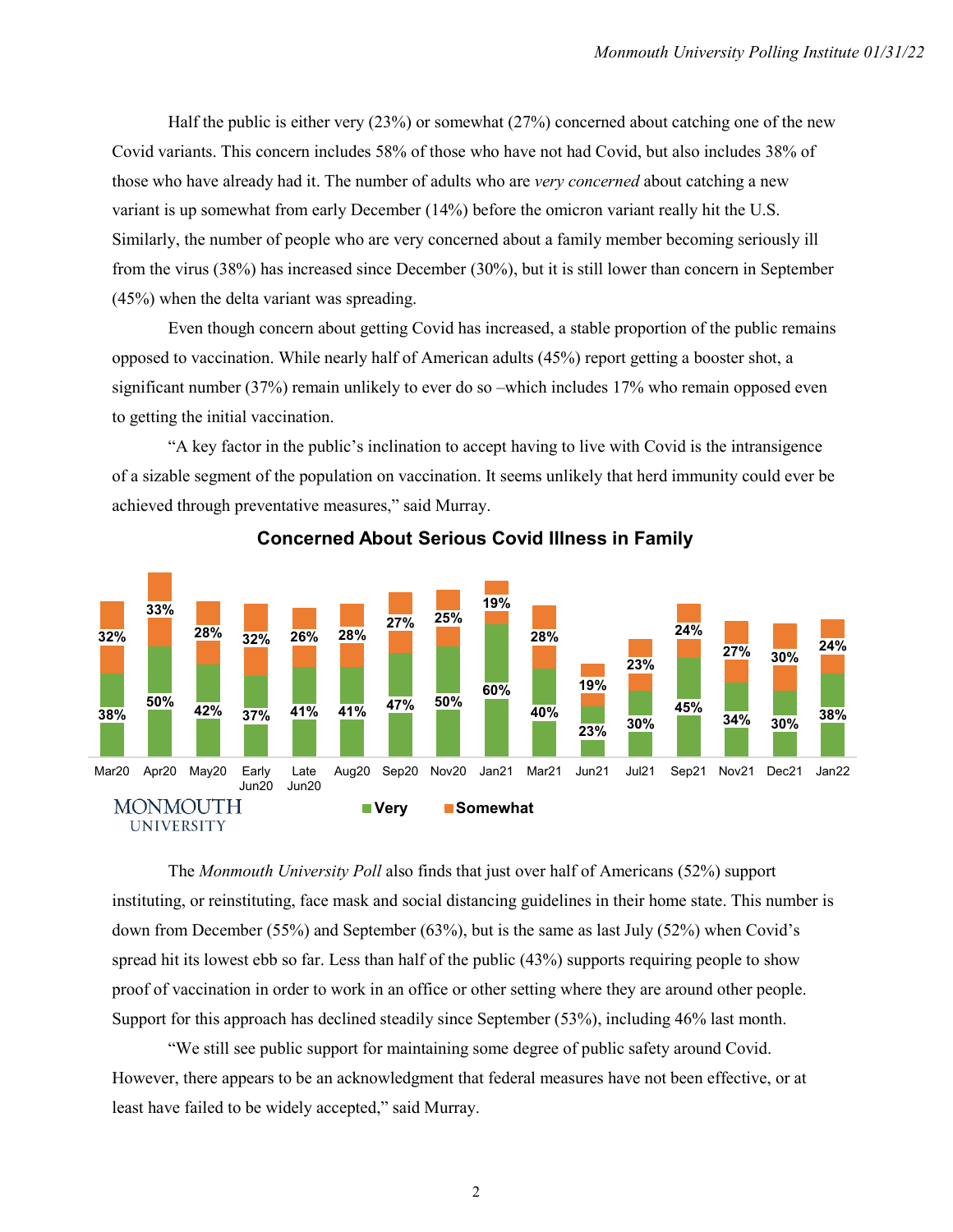Ratings for how both the president and federal health agencies have handled the pandemic continue to slip. Just  $43\%$  say Biden has done a good job on this while  $53\%$  say he has done a bad job – the first time his rating on this metric has been underwater since he took office. Public opinion on the president's handling of Covid was evenly split a month ago (46% good job and 46% bad job) and was consistently positive in polls prior to that. Views of federal health agencies' handling of the pandemic have now dipped into negative territory (46% good job and 47% bad job) after declining but remaining positive a month ago (48% good and 41% bad).

At the same time, ratings for state governors' Covid handling have improved slightly (54% good job and 41% bad job, compared with 50% good and 41% bad in December). Opinion on how the American public is dealing with the pandemic remains largely negative at 29% good job and 58% bad job (similar to 27% good and 56% bad in December).



The *Monmouth University Poll* was conducted by telephone from January 20 to 24, 2022 with 794 adults in the United States. The question results in this release have a margin of error of +/- 3.5 percentage points. The poll was conducted by the Monmouth University Polling Institute in West Long Branch, NJ.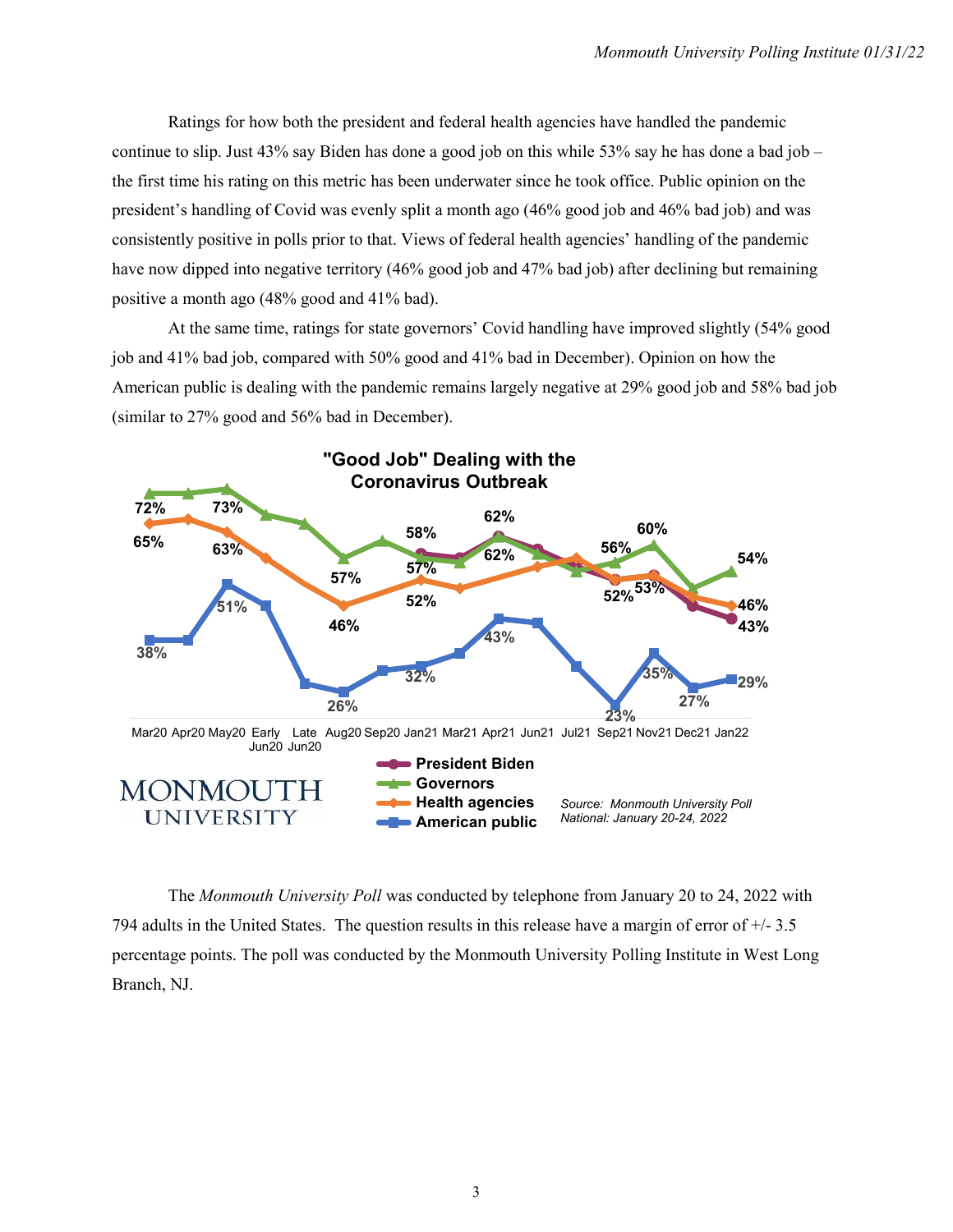### **QUESTIONS AND RESULTS**

(\* Some columns may not add to 100% due to rounding.)

[*Q1-25 previously released.*]

26. How concerned are you about someone in your family becoming seriously ill from the coronavirus outbreak – very concerned, somewhat concerned, not too concerned, or not at all concerned?

| TREND:                     | Jan.<br>2022 | Dec.<br>2021        | Nov.<br>2021 | Sept.<br>2021     | July<br>2021       | June<br>2021 | March<br>2021 | Jan.<br>2021  |
|----------------------------|--------------|---------------------|--------------|-------------------|--------------------|--------------|---------------|---------------|
| Very concerned             | 38%          | 30%                 | 34%          | 45%               | 30%                | 23%          | 40%           | 60%           |
| Somewhat concerned         | 24%          | 30%                 | 27%          | 24%               | 23%                | 19%          | 28%           | 19%           |
| Not too concerned          | 19%          | 20%                 | 22%          | 17%               | 21%                | 24%          | 14%           | 12%           |
| Not at all concerned       | 17%          | 19%                 | 15%          | 12%               | 24%                | 32%          | 16%           | 7%            |
| (VOL) Don't know           | $0\%$        | $0\%$               | $1\%$        | $1\%$             | $0\%$              | $1\%$        | $0\%$         | $0\%$         |
| (VOL) Has already happened | 1%           | 1%                  | $1\%$        | 1%                | 2%                 | 1%           | 2%            | 2%            |
| (n)                        | (794)        | (808)               | (811)        | (802)             | (804)              | (810)        | (802)         | (809)         |
| TREND: Continued           | Nov.<br>2020 | Early Sept.<br>2020 | Aug.<br>2020 | Late June<br>2020 | Early June<br>2020 | May<br>2020  | April<br>2020 | March<br>2020 |
| Very concerned             | 50%          | 47%                 | 41%          | 41%               | 37%                | 42%          | 50%           | 38%           |
| Somewhat concerned         | 25%          | 27%                 | 28%          | 26%               | 32%                | 28%          | 33%           | 32%           |
| Not too concerned          | 13%          | 13%                 | 18%          | 17%               | 14%                | 14%          | 9%            | 18%           |
| Not at all concerned       | 10%          | 12%                 | 13%          | 15%               | 16%                | 16%          | 7%            | 12%           |
|                            |              |                     |              |                   |                    |              |               |               |
| (VOL) Don't know           | $0\%$        | $0\%$               | 0%           | $0\%$             | $0\%$              | $0\%$        | $0\%$         | $0\%$         |
| (VOL) Has already happened | 1%           | $0\%$               | $1\%$        | 1%                | $0\%$              | $0\%$        | $0\%$         | n/a           |

27. At any time during the pandemic, did you ever have Covid or think you had Covid? [*If YES*: Was your Covid status confirmed with a test, were you given the diagnosis by a medical professional without a test, or did you just know you had Covid?]

|                                         | Jan. |
|-----------------------------------------|------|
|                                         | 2022 |
| Yes, confirmed with a test              | 27%  |
| Yes, given the diagnosis without a test | 2%   |
| Yes, just knew had Covid                | 11%  |
| No, have not had Covid                  | 59%  |
| (VOL) Don't know                        | 1%   |
| (n)                                     |      |

28. How concerned are you personally about catching one of the new variants of the Covid virus – very concerned, somewhat concerned, not too concerned, or not at all concerned?

| TREND:                     | Jan.  | Dec.  | July  |
|----------------------------|-------|-------|-------|
|                            | 2022  | 2021  | 2021  |
| Very concerned             | 23%   | 14%   | 18%   |
| Somewhat concerned         | 27%   | 32%   | 30%   |
| Not too concerned          | 19%   | 31%   | 24%   |
| Not at all concerned       | 31%   | 22%   | 28%   |
| (VOL) Don't know           | 0%    | $1\%$ | $0\%$ |
| (VOL) Has already happened | 1%    | 1%    | $0\%$ |
| (n)                        | (794) | (808) | (804) |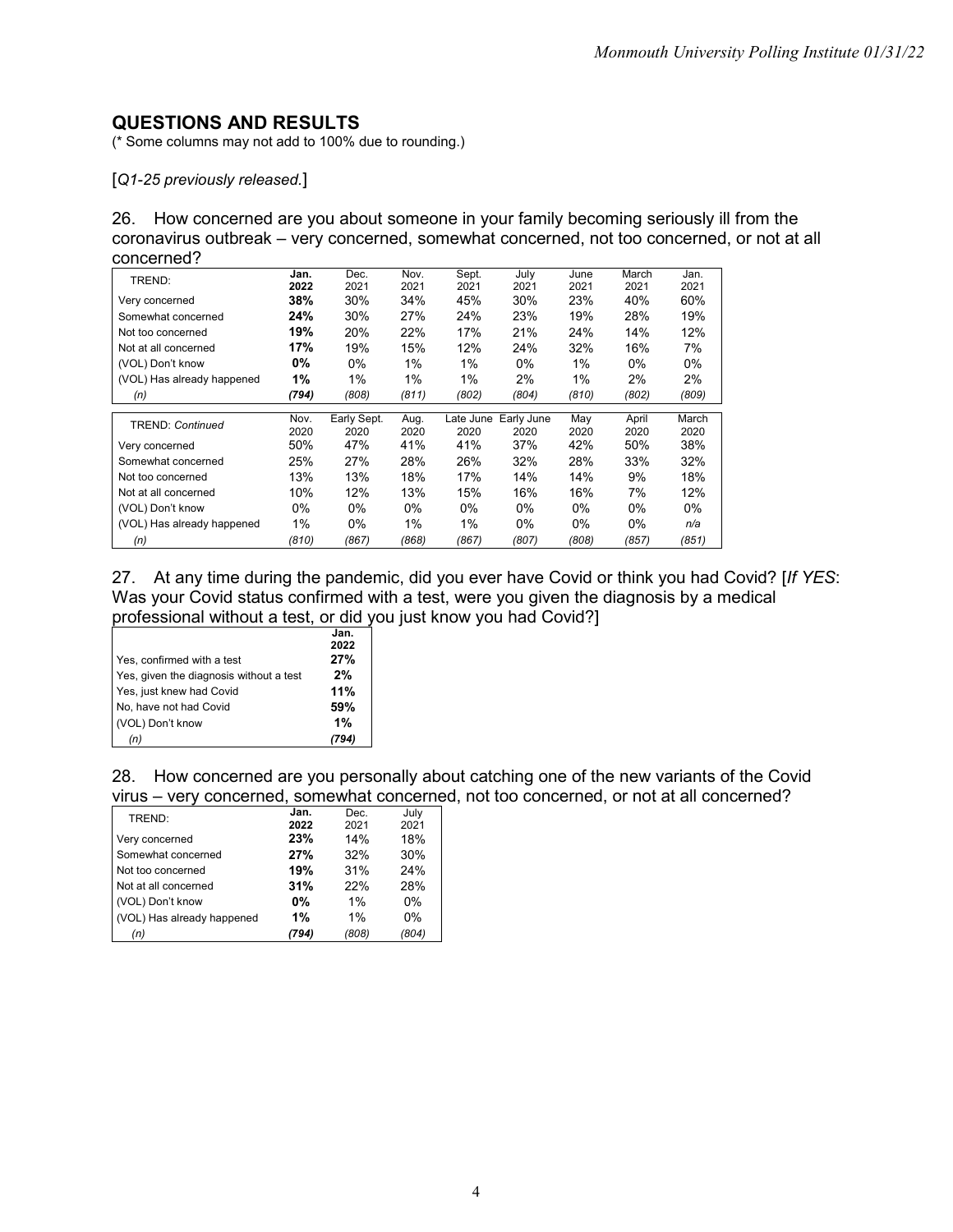29. Please tell me if each of the following has done a good job or bad job dealing with the coronavirus outbreak. [*ITEMS WERE ROTATED*]

| 43%<br>53%<br>3%<br>1%<br><b>President Biden</b><br>(794)<br>-- December 2021<br>46%<br>46%<br>4%<br>4%<br>(808)<br>-- November 2021<br>53%<br>41%<br>2%<br>3%<br>(811)<br>52%<br>43%<br>4%<br>1%<br>-- September 2021<br>(802)<br>55%<br>38%<br>4%<br>3%<br>-- July 2021<br>(804)<br>59%<br>32%<br>4%<br>5%<br>-- June 2021<br>(810)<br>-- April 2021<br>62%<br>31%<br>3%<br>3%<br>(800)<br>57%<br>31%<br>3%<br>8%<br>-- March 2021<br>(802)<br>58%<br>23%<br>5%<br>15%<br>-- January 2021<br>(809)<br>54%<br>41%<br>3%<br>2%<br>Your state's governor<br>(794)<br>50%<br>41%<br>5%<br>3%<br>-- December 2021<br>(808)<br>-- November 2021<br>60%<br>35%<br>3%<br>3%<br>(811)<br>56%<br>38%<br>3%<br>3%<br>-- September 2021<br>(802)<br>3%<br>2%<br>-- July 2021<br>54%<br>42%<br>(804)<br>58%<br>33%<br>5%<br>4%<br>-- June 2021<br>(810)<br>62%<br>34%<br>3%<br>2%<br>-- April 2021<br>(800)<br>56%<br>38%<br>3%<br>2%<br>-- March 2021<br>(802)<br>38%<br>3%<br>-- January 2021<br>57%<br>2%<br>(809)<br>61%<br>35%<br>3%<br>1%<br>-- Early September 2020<br>(867)<br>57%<br>35%<br>5%<br>3%<br>-- August 2020<br>(868)<br>28%<br>-- Late June 2020<br>65%<br>5%<br>2%<br>(867)<br>67%<br>28%<br>3%<br>1%<br>-- Early June 2020<br>(807)<br>73%<br>2%<br>22%<br>3%<br>-- May 2020<br>(808)<br>72%<br>21%<br>4%<br>3%<br>-- April 2020<br>(857)<br>72%<br>18%<br>-- March 2020<br>4%<br>6%<br>(851)<br>29%<br>58%<br>9%<br>3%<br>The American public<br>(794)<br>-- December 2021<br>27%<br>56%<br>12%<br>5%<br>(808)<br>35%<br>55%<br>7%<br>-- November 2021<br>3%<br>(811)<br>23%<br>65%<br>10%<br>-- September 2021<br>2%<br>(802)<br>32%<br>51%<br>12%<br>5%<br>-- July 2021<br>(804)<br>42%<br>40%<br>14%<br>-- June 2021<br>4%<br>(810)<br>-- April 2021<br>43%<br>44%<br>10%<br>4%<br>(800)<br>11%<br>-- March 2021<br>35%<br>53%<br>1%<br>(802)<br>32%<br>60%<br>6%<br>2%<br>-- January 2021<br>(809)<br>31%<br>57%<br>10%<br>2%<br>-- Early September 2020<br>(867)<br>26%<br>62%<br>11%<br>1%<br>-- August 2020<br>(868)<br>11%<br>3%<br>-- Late June 2020<br>28%<br>59%<br>(867)<br>46%<br>43%<br>8%<br>2%<br>-- Early June 2020<br>(807)<br>51%<br>33%<br>13%<br>2%<br>-- May 2020<br>(808)<br>12%<br>2%<br>-- April 2020<br>38%<br>48%<br>(857) | TREND: | Good | Bad | (VOL) Mixed, | (VOL) Don't |     |
|-------------------------------------------------------------------------------------------------------------------------------------------------------------------------------------------------------------------------------------------------------------------------------------------------------------------------------------------------------------------------------------------------------------------------------------------------------------------------------------------------------------------------------------------------------------------------------------------------------------------------------------------------------------------------------------------------------------------------------------------------------------------------------------------------------------------------------------------------------------------------------------------------------------------------------------------------------------------------------------------------------------------------------------------------------------------------------------------------------------------------------------------------------------------------------------------------------------------------------------------------------------------------------------------------------------------------------------------------------------------------------------------------------------------------------------------------------------------------------------------------------------------------------------------------------------------------------------------------------------------------------------------------------------------------------------------------------------------------------------------------------------------------------------------------------------------------------------------------------------------------------------------------------------------------------------------------------------------------------------------------------------------------------------------------------------------------------------------------------------------------------------------------------------------------------------------------------------------------------------------------------------------|--------|------|-----|--------------|-------------|-----|
|                                                                                                                                                                                                                                                                                                                                                                                                                                                                                                                                                                                                                                                                                                                                                                                                                                                                                                                                                                                                                                                                                                                                                                                                                                                                                                                                                                                                                                                                                                                                                                                                                                                                                                                                                                                                                                                                                                                                                                                                                                                                                                                                                                                                                                                                   |        | Job  | Job | depends      | know        | (n) |
|                                                                                                                                                                                                                                                                                                                                                                                                                                                                                                                                                                                                                                                                                                                                                                                                                                                                                                                                                                                                                                                                                                                                                                                                                                                                                                                                                                                                                                                                                                                                                                                                                                                                                                                                                                                                                                                                                                                                                                                                                                                                                                                                                                                                                                                                   |        |      |     |              |             |     |
|                                                                                                                                                                                                                                                                                                                                                                                                                                                                                                                                                                                                                                                                                                                                                                                                                                                                                                                                                                                                                                                                                                                                                                                                                                                                                                                                                                                                                                                                                                                                                                                                                                                                                                                                                                                                                                                                                                                                                                                                                                                                                                                                                                                                                                                                   |        |      |     |              |             |     |
|                                                                                                                                                                                                                                                                                                                                                                                                                                                                                                                                                                                                                                                                                                                                                                                                                                                                                                                                                                                                                                                                                                                                                                                                                                                                                                                                                                                                                                                                                                                                                                                                                                                                                                                                                                                                                                                                                                                                                                                                                                                                                                                                                                                                                                                                   |        |      |     |              |             |     |
|                                                                                                                                                                                                                                                                                                                                                                                                                                                                                                                                                                                                                                                                                                                                                                                                                                                                                                                                                                                                                                                                                                                                                                                                                                                                                                                                                                                                                                                                                                                                                                                                                                                                                                                                                                                                                                                                                                                                                                                                                                                                                                                                                                                                                                                                   |        |      |     |              |             |     |
|                                                                                                                                                                                                                                                                                                                                                                                                                                                                                                                                                                                                                                                                                                                                                                                                                                                                                                                                                                                                                                                                                                                                                                                                                                                                                                                                                                                                                                                                                                                                                                                                                                                                                                                                                                                                                                                                                                                                                                                                                                                                                                                                                                                                                                                                   |        |      |     |              |             |     |
|                                                                                                                                                                                                                                                                                                                                                                                                                                                                                                                                                                                                                                                                                                                                                                                                                                                                                                                                                                                                                                                                                                                                                                                                                                                                                                                                                                                                                                                                                                                                                                                                                                                                                                                                                                                                                                                                                                                                                                                                                                                                                                                                                                                                                                                                   |        |      |     |              |             |     |
|                                                                                                                                                                                                                                                                                                                                                                                                                                                                                                                                                                                                                                                                                                                                                                                                                                                                                                                                                                                                                                                                                                                                                                                                                                                                                                                                                                                                                                                                                                                                                                                                                                                                                                                                                                                                                                                                                                                                                                                                                                                                                                                                                                                                                                                                   |        |      |     |              |             |     |
|                                                                                                                                                                                                                                                                                                                                                                                                                                                                                                                                                                                                                                                                                                                                                                                                                                                                                                                                                                                                                                                                                                                                                                                                                                                                                                                                                                                                                                                                                                                                                                                                                                                                                                                                                                                                                                                                                                                                                                                                                                                                                                                                                                                                                                                                   |        |      |     |              |             |     |
|                                                                                                                                                                                                                                                                                                                                                                                                                                                                                                                                                                                                                                                                                                                                                                                                                                                                                                                                                                                                                                                                                                                                                                                                                                                                                                                                                                                                                                                                                                                                                                                                                                                                                                                                                                                                                                                                                                                                                                                                                                                                                                                                                                                                                                                                   |        |      |     |              |             |     |
|                                                                                                                                                                                                                                                                                                                                                                                                                                                                                                                                                                                                                                                                                                                                                                                                                                                                                                                                                                                                                                                                                                                                                                                                                                                                                                                                                                                                                                                                                                                                                                                                                                                                                                                                                                                                                                                                                                                                                                                                                                                                                                                                                                                                                                                                   |        |      |     |              |             |     |
|                                                                                                                                                                                                                                                                                                                                                                                                                                                                                                                                                                                                                                                                                                                                                                                                                                                                                                                                                                                                                                                                                                                                                                                                                                                                                                                                                                                                                                                                                                                                                                                                                                                                                                                                                                                                                                                                                                                                                                                                                                                                                                                                                                                                                                                                   |        |      |     |              |             |     |
|                                                                                                                                                                                                                                                                                                                                                                                                                                                                                                                                                                                                                                                                                                                                                                                                                                                                                                                                                                                                                                                                                                                                                                                                                                                                                                                                                                                                                                                                                                                                                                                                                                                                                                                                                                                                                                                                                                                                                                                                                                                                                                                                                                                                                                                                   |        |      |     |              |             |     |
|                                                                                                                                                                                                                                                                                                                                                                                                                                                                                                                                                                                                                                                                                                                                                                                                                                                                                                                                                                                                                                                                                                                                                                                                                                                                                                                                                                                                                                                                                                                                                                                                                                                                                                                                                                                                                                                                                                                                                                                                                                                                                                                                                                                                                                                                   |        |      |     |              |             |     |
|                                                                                                                                                                                                                                                                                                                                                                                                                                                                                                                                                                                                                                                                                                                                                                                                                                                                                                                                                                                                                                                                                                                                                                                                                                                                                                                                                                                                                                                                                                                                                                                                                                                                                                                                                                                                                                                                                                                                                                                                                                                                                                                                                                                                                                                                   |        |      |     |              |             |     |
|                                                                                                                                                                                                                                                                                                                                                                                                                                                                                                                                                                                                                                                                                                                                                                                                                                                                                                                                                                                                                                                                                                                                                                                                                                                                                                                                                                                                                                                                                                                                                                                                                                                                                                                                                                                                                                                                                                                                                                                                                                                                                                                                                                                                                                                                   |        |      |     |              |             |     |
|                                                                                                                                                                                                                                                                                                                                                                                                                                                                                                                                                                                                                                                                                                                                                                                                                                                                                                                                                                                                                                                                                                                                                                                                                                                                                                                                                                                                                                                                                                                                                                                                                                                                                                                                                                                                                                                                                                                                                                                                                                                                                                                                                                                                                                                                   |        |      |     |              |             |     |
|                                                                                                                                                                                                                                                                                                                                                                                                                                                                                                                                                                                                                                                                                                                                                                                                                                                                                                                                                                                                                                                                                                                                                                                                                                                                                                                                                                                                                                                                                                                                                                                                                                                                                                                                                                                                                                                                                                                                                                                                                                                                                                                                                                                                                                                                   |        |      |     |              |             |     |
|                                                                                                                                                                                                                                                                                                                                                                                                                                                                                                                                                                                                                                                                                                                                                                                                                                                                                                                                                                                                                                                                                                                                                                                                                                                                                                                                                                                                                                                                                                                                                                                                                                                                                                                                                                                                                                                                                                                                                                                                                                                                                                                                                                                                                                                                   |        |      |     |              |             |     |
|                                                                                                                                                                                                                                                                                                                                                                                                                                                                                                                                                                                                                                                                                                                                                                                                                                                                                                                                                                                                                                                                                                                                                                                                                                                                                                                                                                                                                                                                                                                                                                                                                                                                                                                                                                                                                                                                                                                                                                                                                                                                                                                                                                                                                                                                   |        |      |     |              |             |     |
|                                                                                                                                                                                                                                                                                                                                                                                                                                                                                                                                                                                                                                                                                                                                                                                                                                                                                                                                                                                                                                                                                                                                                                                                                                                                                                                                                                                                                                                                                                                                                                                                                                                                                                                                                                                                                                                                                                                                                                                                                                                                                                                                                                                                                                                                   |        |      |     |              |             |     |
|                                                                                                                                                                                                                                                                                                                                                                                                                                                                                                                                                                                                                                                                                                                                                                                                                                                                                                                                                                                                                                                                                                                                                                                                                                                                                                                                                                                                                                                                                                                                                                                                                                                                                                                                                                                                                                                                                                                                                                                                                                                                                                                                                                                                                                                                   |        |      |     |              |             |     |
|                                                                                                                                                                                                                                                                                                                                                                                                                                                                                                                                                                                                                                                                                                                                                                                                                                                                                                                                                                                                                                                                                                                                                                                                                                                                                                                                                                                                                                                                                                                                                                                                                                                                                                                                                                                                                                                                                                                                                                                                                                                                                                                                                                                                                                                                   |        |      |     |              |             |     |
|                                                                                                                                                                                                                                                                                                                                                                                                                                                                                                                                                                                                                                                                                                                                                                                                                                                                                                                                                                                                                                                                                                                                                                                                                                                                                                                                                                                                                                                                                                                                                                                                                                                                                                                                                                                                                                                                                                                                                                                                                                                                                                                                                                                                                                                                   |        |      |     |              |             |     |
|                                                                                                                                                                                                                                                                                                                                                                                                                                                                                                                                                                                                                                                                                                                                                                                                                                                                                                                                                                                                                                                                                                                                                                                                                                                                                                                                                                                                                                                                                                                                                                                                                                                                                                                                                                                                                                                                                                                                                                                                                                                                                                                                                                                                                                                                   |        |      |     |              |             |     |
|                                                                                                                                                                                                                                                                                                                                                                                                                                                                                                                                                                                                                                                                                                                                                                                                                                                                                                                                                                                                                                                                                                                                                                                                                                                                                                                                                                                                                                                                                                                                                                                                                                                                                                                                                                                                                                                                                                                                                                                                                                                                                                                                                                                                                                                                   |        |      |     |              |             |     |
|                                                                                                                                                                                                                                                                                                                                                                                                                                                                                                                                                                                                                                                                                                                                                                                                                                                                                                                                                                                                                                                                                                                                                                                                                                                                                                                                                                                                                                                                                                                                                                                                                                                                                                                                                                                                                                                                                                                                                                                                                                                                                                                                                                                                                                                                   |        |      |     |              |             |     |
|                                                                                                                                                                                                                                                                                                                                                                                                                                                                                                                                                                                                                                                                                                                                                                                                                                                                                                                                                                                                                                                                                                                                                                                                                                                                                                                                                                                                                                                                                                                                                                                                                                                                                                                                                                                                                                                                                                                                                                                                                                                                                                                                                                                                                                                                   |        |      |     |              |             |     |
|                                                                                                                                                                                                                                                                                                                                                                                                                                                                                                                                                                                                                                                                                                                                                                                                                                                                                                                                                                                                                                                                                                                                                                                                                                                                                                                                                                                                                                                                                                                                                                                                                                                                                                                                                                                                                                                                                                                                                                                                                                                                                                                                                                                                                                                                   |        |      |     |              |             |     |
|                                                                                                                                                                                                                                                                                                                                                                                                                                                                                                                                                                                                                                                                                                                                                                                                                                                                                                                                                                                                                                                                                                                                                                                                                                                                                                                                                                                                                                                                                                                                                                                                                                                                                                                                                                                                                                                                                                                                                                                                                                                                                                                                                                                                                                                                   |        |      |     |              |             |     |
|                                                                                                                                                                                                                                                                                                                                                                                                                                                                                                                                                                                                                                                                                                                                                                                                                                                                                                                                                                                                                                                                                                                                                                                                                                                                                                                                                                                                                                                                                                                                                                                                                                                                                                                                                                                                                                                                                                                                                                                                                                                                                                                                                                                                                                                                   |        |      |     |              |             |     |
|                                                                                                                                                                                                                                                                                                                                                                                                                                                                                                                                                                                                                                                                                                                                                                                                                                                                                                                                                                                                                                                                                                                                                                                                                                                                                                                                                                                                                                                                                                                                                                                                                                                                                                                                                                                                                                                                                                                                                                                                                                                                                                                                                                                                                                                                   |        |      |     |              |             |     |
|                                                                                                                                                                                                                                                                                                                                                                                                                                                                                                                                                                                                                                                                                                                                                                                                                                                                                                                                                                                                                                                                                                                                                                                                                                                                                                                                                                                                                                                                                                                                                                                                                                                                                                                                                                                                                                                                                                                                                                                                                                                                                                                                                                                                                                                                   |        |      |     |              |             |     |
|                                                                                                                                                                                                                                                                                                                                                                                                                                                                                                                                                                                                                                                                                                                                                                                                                                                                                                                                                                                                                                                                                                                                                                                                                                                                                                                                                                                                                                                                                                                                                                                                                                                                                                                                                                                                                                                                                                                                                                                                                                                                                                                                                                                                                                                                   |        |      |     |              |             |     |
|                                                                                                                                                                                                                                                                                                                                                                                                                                                                                                                                                                                                                                                                                                                                                                                                                                                                                                                                                                                                                                                                                                                                                                                                                                                                                                                                                                                                                                                                                                                                                                                                                                                                                                                                                                                                                                                                                                                                                                                                                                                                                                                                                                                                                                                                   |        |      |     |              |             |     |
|                                                                                                                                                                                                                                                                                                                                                                                                                                                                                                                                                                                                                                                                                                                                                                                                                                                                                                                                                                                                                                                                                                                                                                                                                                                                                                                                                                                                                                                                                                                                                                                                                                                                                                                                                                                                                                                                                                                                                                                                                                                                                                                                                                                                                                                                   |        |      |     |              |             |     |
|                                                                                                                                                                                                                                                                                                                                                                                                                                                                                                                                                                                                                                                                                                                                                                                                                                                                                                                                                                                                                                                                                                                                                                                                                                                                                                                                                                                                                                                                                                                                                                                                                                                                                                                                                                                                                                                                                                                                                                                                                                                                                                                                                                                                                                                                   |        |      |     |              |             |     |
|                                                                                                                                                                                                                                                                                                                                                                                                                                                                                                                                                                                                                                                                                                                                                                                                                                                                                                                                                                                                                                                                                                                                                                                                                                                                                                                                                                                                                                                                                                                                                                                                                                                                                                                                                                                                                                                                                                                                                                                                                                                                                                                                                                                                                                                                   |        |      |     |              |             |     |
|                                                                                                                                                                                                                                                                                                                                                                                                                                                                                                                                                                                                                                                                                                                                                                                                                                                                                                                                                                                                                                                                                                                                                                                                                                                                                                                                                                                                                                                                                                                                                                                                                                                                                                                                                                                                                                                                                                                                                                                                                                                                                                                                                                                                                                                                   |        |      |     |              |             |     |
|                                                                                                                                                                                                                                                                                                                                                                                                                                                                                                                                                                                                                                                                                                                                                                                                                                                                                                                                                                                                                                                                                                                                                                                                                                                                                                                                                                                                                                                                                                                                                                                                                                                                                                                                                                                                                                                                                                                                                                                                                                                                                                                                                                                                                                                                   |        |      |     |              |             |     |
|                                                                                                                                                                                                                                                                                                                                                                                                                                                                                                                                                                                                                                                                                                                                                                                                                                                                                                                                                                                                                                                                                                                                                                                                                                                                                                                                                                                                                                                                                                                                                                                                                                                                                                                                                                                                                                                                                                                                                                                                                                                                                                                                                                                                                                                                   |        |      |     |              |             |     |
|                                                                                                                                                                                                                                                                                                                                                                                                                                                                                                                                                                                                                                                                                                                                                                                                                                                                                                                                                                                                                                                                                                                                                                                                                                                                                                                                                                                                                                                                                                                                                                                                                                                                                                                                                                                                                                                                                                                                                                                                                                                                                                                                                                                                                                                                   |        |      |     |              |             |     |
| -- March 2020<br>38%<br>45%<br>14%<br>3%<br>(851)                                                                                                                                                                                                                                                                                                                                                                                                                                                                                                                                                                                                                                                                                                                                                                                                                                                                                                                                                                                                                                                                                                                                                                                                                                                                                                                                                                                                                                                                                                                                                                                                                                                                                                                                                                                                                                                                                                                                                                                                                                                                                                                                                                                                                 |        |      |     |              |             |     |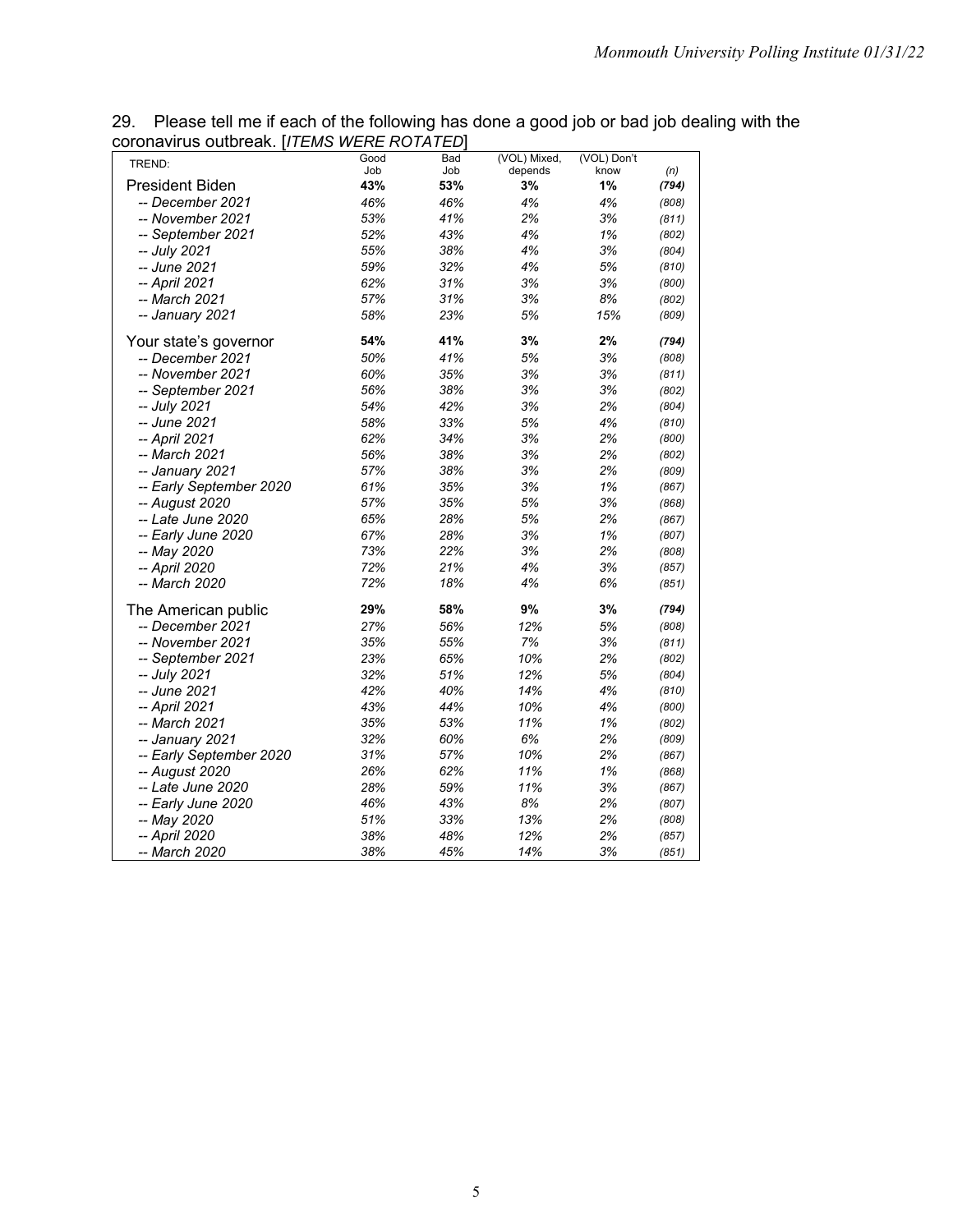| <b>TREND: Continued</b>                      | Good<br>Job | Bad<br>Job | (VOL) Mixed,<br>depends | (VOL) Don't<br>know | (n)   |
|----------------------------------------------|-------------|------------|-------------------------|---------------------|-------|
| Health agencies in the<br>federal government | 46%         | 47%        | 5%                      | 2%                  | (794) |
| -- December 2021                             | 48%         | 41%        | 6%                      | 5%                  | (808) |
| -- November 2021                             | 53%         | 38%        | 5%                      | 4%                  | (811) |
| -- September 2021                            | 52%         | 38%        | 6%                      | 3%                  | (802) |
| -- July 2021                                 | 57%         | 33%        | 7%                      | 3%                  | (804) |
| -- June 2021                                 | 55%         | 33%        | 6%                      | 5%                  | (810) |
| -- April 2021                                | n/a         | n/a        | n/a                     | n/a                 | n/a   |
| -- March 2021                                | 50%         | 37%        | 8%                      | 5%                  | (802) |
| -- January 2021                              | 52%         | 40%        | 6%                      | 3%                  | (809) |
| -- Early September 2020                      | n/a         | n/a        | n/a                     | n/a                 | n/a   |
| -- August 2020                               | 46%         | 43%        | 6%                      | 4%                  | (868) |
| -- Late June 2020                            | n/a         | n/a        | n/a                     | n/a                 | n/a   |
| -- Early June 2020                           | 57%         | 34%        | 5%                      | 3%                  | (807) |
| -- May 2020                                  | 63%         | 25%        | 7%                      | 4%                  | (808) |
| -- April 2020                                | 66%         | 25%        | 4%                      | 4%                  | (857) |
| -- March 2020                                | 65%         | 24%        | 8%                      | 4%                  | (851) |

|  | 30. Do you support or oppose instituting, or reinstituting, face mask and social distancing |  |  |  |
|--|---------------------------------------------------------------------------------------------|--|--|--|
|  | guidelines in your state at the current time?                                               |  |  |  |

| TREND:           | Jan.  | Dec.  | Sept. | July  |
|------------------|-------|-------|-------|-------|
|                  | 2022  | 2021  | 2021  | 2021  |
| Support          | 52%   | 55%   | 63%   | 52%   |
| Oppose           | 45%   | 42%   | 34%   | 46%   |
| (VOL) Depends    | 1%    | 2%    | 2%    | n/a   |
| (VOL) Don't know | 2%    | 2%    | 1%    | 2%    |
| (n)              | (794) | (808) | (802) | (804) |
|                  |       |       |       |       |

31. Do you support or oppose requiring people to show proof of vaccination in order to go to work in an office or setting where they are around other people?

|                  |       | -     |       |       |
|------------------|-------|-------|-------|-------|
| TREND:           | Jan.  | Dec.  | Nov.  | Sept. |
|                  | 2022  | 2021  | 2021  | 2021  |
| Support          | 43%   | 46%   | 51%   | 53%   |
| Oppose           | 53%   | 50%   | 47%   | 45%   |
| (VOL) Depends    | 2%    | 2%    | 2%    | 2%    |
| (VOL) Don't know | 2%    | 2%    | 1%    | 1%    |
| (n)              | (794) | (808) | (811) | (802) |

32. When do you think the country will get the outbreak under control and be able to return to normal – in the next month or two, by the summer, before the end of the year, later than that, or never?

| TREND:                     | Jan.  | March | Jan.  |
|----------------------------|-------|-------|-------|
|                            | 2022  | 2021  | 2021  |
| In the next month or two   | 6%    | 4%    | 6%    |
| By the summer              | 13%   | 17%   | 23%   |
| Before the end of the year | 15%   | 40%   | 39%   |
| Later than that            | 32%   | 27%   | 24%   |
| Never                      | 28%   | 9%    | 6%    |
| (VOL) Don't know           | 5%    | 4%    | 2%    |
| (n)                        | (794) | (802) | (809) |

33. Do you tend to agree or disagree with the following statement: "It's time we accept that Covid is here to stay and we just need to get on with our lives."?

|                  | Jan.  |
|------------------|-------|
|                  | 2022  |
| Agree            | 70%   |
| <b>Disagree</b>  | 28%   |
| (VOL) Depends    | 2%    |
| (VOL) Don't know | 1%    |
| (n)              | (794) |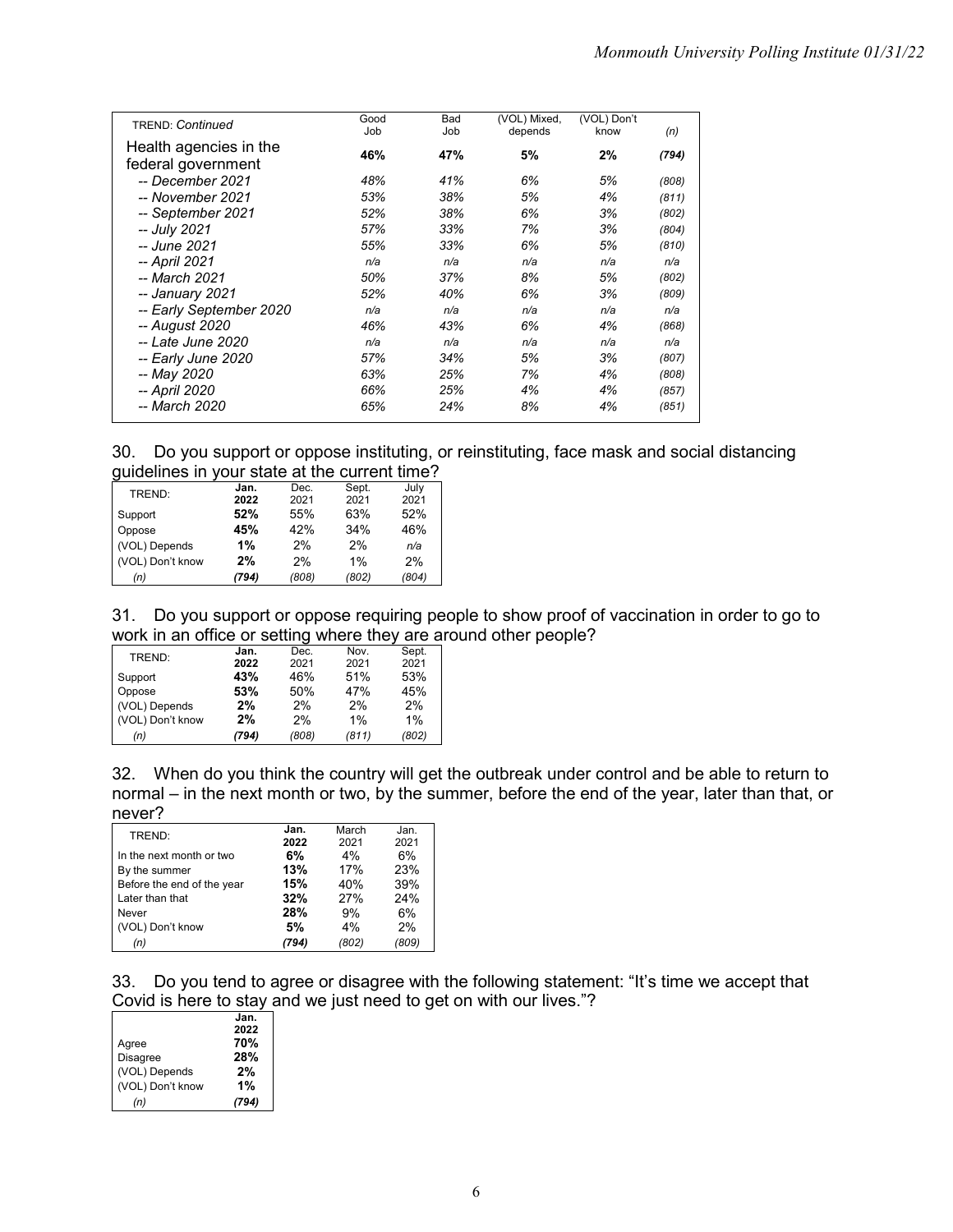34. Have you received at least one dose of Covid vaccine, or not? [*If NOT:*] Do you plan to get the Covid vaccine as soon as possible, will you continue to let other people get it first to see how it goes, or is it likely you will never get the vaccine if you can avoid it?

| HOW It good, or id it likely you will hover got the valuation you can avoid it: |       |       |       |       |       |       |       |                     |         |
|---------------------------------------------------------------------------------|-------|-------|-------|-------|-------|-------|-------|---------------------|---------|
| TREND:                                                                          | Jan.  | Dec.  | Nov.  | Sept. | Julv  | June  | April | March               | Jan.    |
|                                                                                 | 2022  | 2021  | 2021  | 2021  | 2021  | 2021  | 2021  | 2021                | 2021    |
| Already received vaccine                                                        | 77%   | 78%   | 80%   | 75%   | 68%   | 66%   | 51%   | $16\%$ <sup>*</sup> | $6\%$ * |
| As soon as possible                                                             | 1%    | 0%    | 1%    | 2%    | 2%    | 2%    | 14%   | 38%                 | 50%     |
| See how it goes                                                                 | 3%    | 5%    | 4%    | 6%    | 9%    | 9%    | 12%   | 21%                 | 19%     |
| Likely will never get vaccine                                                   | 17%   | 14%   | 13%   | 15%   | 17%   | 21%   | 21%   | 24%                 | 24%     |
| (VOL) Don't know                                                                | 3%    | 3%    | 3%    | 2%    | 4%    | 2%    | 2%    | 1%                  | 2%      |
| (n)                                                                             | (794) | (808) | (811) | (802) | (804) | (810) | (800) | (802)               | (809)   |

\* *January/March 2021 polls did not specifically ask if person already got the vaccine, but included it as a volunteered response.*

35. Have you received a booster shot of the Covid vaccine, or not? [*If NOT:*] How likely are you to get a booster shot of the vaccine – very likely, somewhat likely, not too likely, or not at all likely?

| -<br>TREND:                              | Jan.      | Dec.  | Nov.     | Sept.   |
|------------------------------------------|-----------|-------|----------|---------|
|                                          | 2022      | 2021  | 2021     | 2021**  |
| Already received booster                 | 45%       | 24%   | $10\%$ * | $1\%$ * |
| Very likely                              | 11%       | 27%   | 41%      | 51%     |
| Somewhat likely                          | 7%        | 13%   | 14%      | 16%     |
| Not too likely                           | 7%        | 6%    | 8%       | 6%      |
| Not at all likely                        | 10%       | 10%   | 9%       | 9%      |
| (VOL) Don't know                         | <b>0%</b> | $1\%$ | 2%       | 1%      |
| Likely will never get vaccine (from Q34) | 20%       | 17%   | 16%      | 17%     |
| (n)                                      | (794)     | (808) | (811)    | (802)   |

\* *September/November 2021 polls did not specifically ask if person already got the booster, but included it as a volunteered response.*

\*\* *September 2021 question included* "*…if it is made available."*

[*Q36-42 held for future release.*]

#### **METHODOLOGY**

The *Monmouth University Poll* was sponsored and conducted by the Monmouth University Polling Institute from January 20 to 24, 2022 with a probability-based national random sample of 794 adults age 18 and older. This includes 267 contacted by a live interviewer on a landline telephone and 527 contacted by a live interviewer on a cell phone, in English. Telephone numbers were selected through a mix of random digit dialing and list-based sampling. Landline respondents were selected with a modified Troldahl-Carter youngest adult household screen. Interviewing services were provided by Braun Research, with sample obtained from Dynata (RDD, n=476), Aristotle (list, n=119) and a panel of prior Monmouth poll participants (n=199). Monmouth is responsible for all aspects of the survey design, data weighting and analysis. The full sample is weighted for region, age, education, gender and race based on US Census information (ACS 2018 one-year survey). For results based on this sample, one can say with 95% confidence that the error attributable to sampling has a maximum margin of plus or minus 3.5 percentage points (unadjusted for sample design). Sampling error can be larger for sub-groups (see table below). In addition to sampling error, one should bear in mind that question wording and practical difficulties in conducting surveys can introduce error or bias into the findings of opinion polls.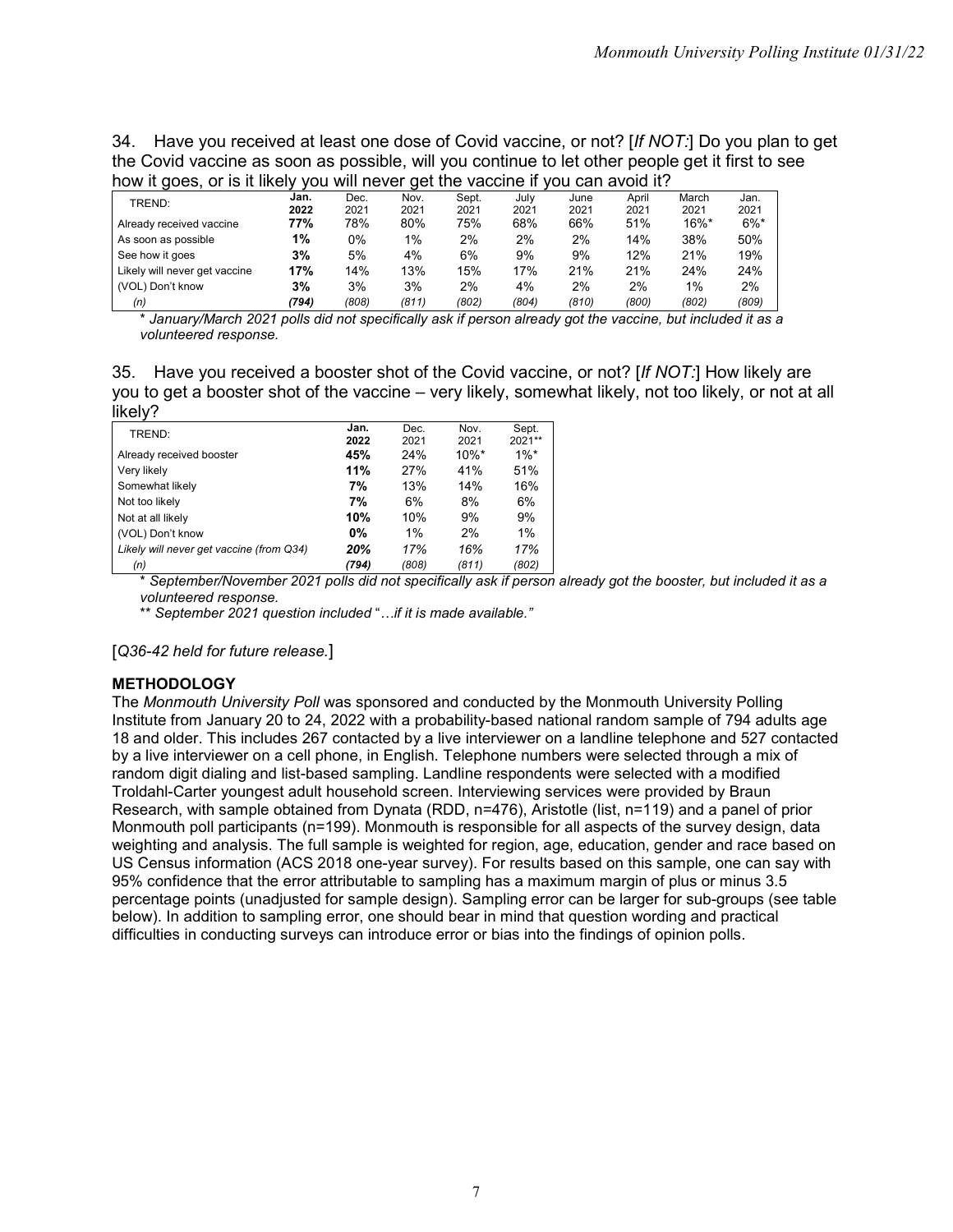| DEMOGRAPHICS (weighted) |     |
|-------------------------|-----|
| Self-Reported           |     |
| 31% Republican          |     |
| 43% Independent         |     |
| 26% Democrat            |     |
| 49% Male                |     |
| 51% Female              |     |
| 30% 18-34               |     |
| 33% 35-54               |     |
| 38% 55+                 |     |
| 63% White               |     |
| 12% Black               |     |
| 16% Hispanic            |     |
| 9% Asian/Other          |     |
| 68% No degree           |     |
| 32% 4 year degree       |     |
| <i>MARGIN OF FRROR</i>  |     |
|                         |     |
| TOTAL                   |     |
| <b>REGISTERED VOTER</b> | Yes |

|                            |                      | sample | (+/-) |
|----------------------------|----------------------|--------|-------|
| TOTAL                      |                      | 794    | 3.5%  |
| <b>REGISTERED VOTER</b>    | Yes                  | 735    | 3.6%  |
|                            | No                   | 59     | 12.8% |
| <b>SELF-REPORTED PARTY</b> | Republican           | 242    | 6.3%  |
| ID                         | Independent          | 340    | 5.3%  |
|                            | Democrat             | 206    | 6.8%  |
| <b>IDEOLOGY</b>            | Liberal              | 170    | 7.5%  |
|                            | Moderate             | 294    | 5.7%  |
|                            | Conservative         | 308    | 5.6%  |
| GENDER                     | Male                 | 396    | 4.9%  |
|                            | Female               | 398    | 4.9%  |
| <b>AGE</b>                 | 18-34                | 105    | 9.6%  |
|                            | $35 - 54$            | 268    | 6.0%  |
|                            | $55+$                | 416    | 4.8%  |
| <b>CHILDREN IN HOME</b>    | Yes                  | 187    | 7.2%  |
|                            | No                   | 601    | 4.0%  |
| <b>RACE</b>                | White, non-Hispanic  | 601    | 4.0%  |
|                            | Other                | 169    | 7.5%  |
| <b>COLLEGE GRADUATE</b>    | No degree            | 402    | 4.9%  |
|                            | 4 year degree        | 388    | 5.0%  |
| <b>WHITE COLLEGE</b>       | White, no degree     | 307    | 5.6%  |
|                            | White, 4 year degree | 294    | 5.7%  |
| <b>INCOME</b>              | $<$ \$50K            | 231    | 6.5%  |
|                            | \$50 to <\$100K      | 238    | 6.4%  |
|                            | $$100K+$             | 273    | 5.9%  |
| <b>2020 PRESIDENTIAL</b>   | <b>Red State</b>     | 345    | 5.3%  |
| VOTE                       | <b>Blue State</b>    | 449    | 4.6%  |

**###**

*unweighted moe*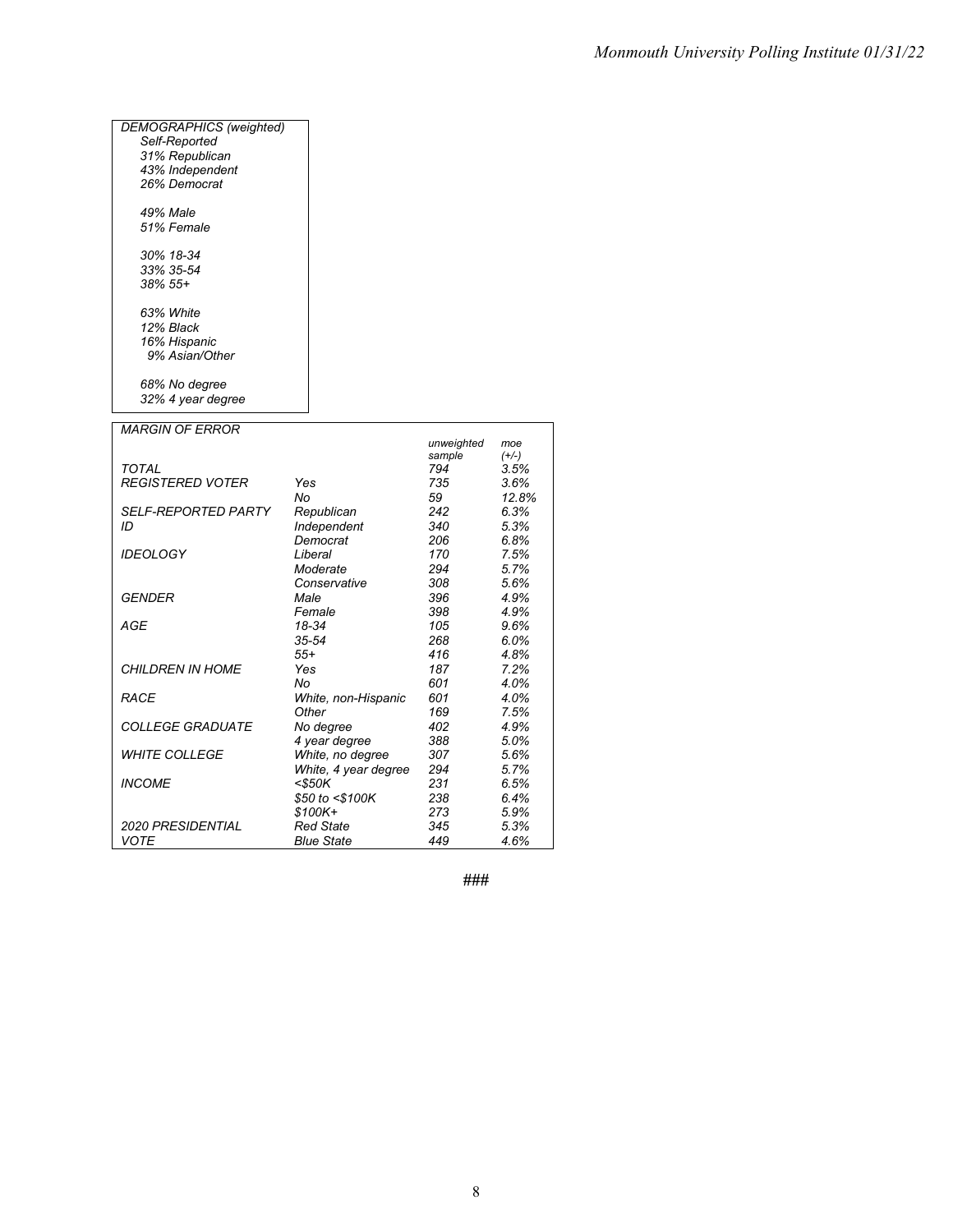| Monmouth University Poll -- NATIONAL -- |  |  | 1/31/22 |
|-----------------------------------------|--|--|---------|
|-----------------------------------------|--|--|---------|

|                                                                                             |                            | <b>TOTAL</b> | <b>REGISTERED TO</b><br><b>VOTE</b> |     |     | PARTY ID |       |     | POLITICAL IDEOLOGY |     |
|---------------------------------------------------------------------------------------------|----------------------------|--------------|-------------------------------------|-----|-----|----------|-------|-----|--------------------|-----|
|                                                                                             |                            |              | Yes                                 | No  | Rep | Ind      | Dem   | Lib | Mod                | Con |
| 26. How concerned are you about                                                             | Very concerned             | 38%          | 36%                                 | 53% | 22% | 34%      | 61%   | 49% | 42%                | 22% |
| someone in your family becoming<br>Somewhat concerned<br>seriously ill from the coronavirus | 24%                        | 25%          | 23%                                 | 22% | 26% | 25%      | 32%   | 27% | 18%                |     |
| outbreak - very concerned,<br>somewhat concerned, not too                                   | Not too concerned          | 19%          | 20%                                 | 9%  | 31% | 17%      | 9%    | 12% | 19%                | 25% |
| concerned, or not at all<br>concerned?                                                      | Not at all concerned       | 17%          | 18%                                 | 14% | 24% | 20%      | 5%    | 4%  | 11%                | 34% |
|                                                                                             | (VOL) Has already happened | $1\%$        | 1%                                  | 1%  | 2%  | 1%       | $0\%$ | 2%  | $2\%$              | 1%  |

|                                                                       |                            | <b>GENDER</b> |        |       | AGE 3-WAY |       | CHILDREN IN HOME |           | <b>RACE</b>       |                     |
|-----------------------------------------------------------------------|----------------------------|---------------|--------|-------|-----------|-------|------------------|-----------|-------------------|---------------------|
|                                                                       |                            | Male          | Female | 18-34 | 35-54     | $55+$ | Yes              | <b>No</b> | White<br>non-Hisp | Hsp-Blk-<br>Asn-Oth |
| 26. How concerned are you about                                       | Very concerned             | 34%           | 41%    | 31%   | 36%       | 44%   | 30%              | 40%       | 32%               | 48%                 |
| someone in your family becoming<br>seriously ill from the coronavirus | Somewhat concerned         | 25%           | 24%    | 28%   | 23%       | 23%   | 24%              | 25%       | 26%               | 23%                 |
| outbreak - very concerned,<br>somewhat concerned, not too             | Not too concerned          | 21%           | 17%    | 26%   | 17%       | 15%   | 21%              | 19%       | 22%               | 15%                 |
| concerned, or not at all<br>concerned?                                | Not at all concerned       | 18%           | 17%    | 13%   | 24%       | 15%   | 25%              | 15%       | 20%               | 13%                 |
|                                                                       | (VOL) Has already happened | 2%            | 1%     | 1%    | 0%        | 2%    | $0\%$            | 2%        | 1%                | 1%                  |

|                                                                       |                            |                     | <b>COLLEGE GRAD</b> |                    | <b>WHITE COLLEGE</b><br>DEGREE |           | <b>INCOME</b> |          |           | 2020 PRESIDENT<br>VOTE |
|-----------------------------------------------------------------------|----------------------------|---------------------|---------------------|--------------------|--------------------------------|-----------|---------------|----------|-----------|------------------------|
|                                                                       |                            | <b>No</b><br>degree | 4 vr<br>degree      | White no<br>degree | White<br>college               | $<$ \$50K | \$50-100K     | $$100K+$ | Red state | <b>Blue</b><br>state   |
| 26. How concerned are you about                                       | Very concerned             | 38%                 | 36%                 | 32%                | 31%                            | 46%       | 34%           | 26%      | 35%       | 40%                    |
| someone in your family becoming<br>seriously ill from the coronavirus | Somewhat concerned         | 23%                 | 28%                 | 23%                | 30%                            | 22%       | 28%           | 28%      | 26%       | 23%                    |
| outbreak - very concerned,<br>somewhat concerned, not too             | Not too concerned          | 18%                 | 21%                 | 21%                | 23%                            | 18%       | 19%           | 22%      | 19%       | 19%                    |
| concerned, or not at all<br>concerned?                                | Not at all concerned       | 19%                 | 14%                 | 22%                | 15%                            | 12%       | 19%           | 23%      | 19%       | 16%                    |
|                                                                       | (VOL) Has already happened | 2%                  | 1%                  | 2%                 | 1%                             | 3%        | 1%            | 1%       | 1%        | 2%                     |

|                                                                                                    |                        | <b>TOTAL</b> | <b>REGISTERED TO</b><br>VOTE |       |       | PARTY ID |       |     | POLITICAL IDEOLOGY |     |
|----------------------------------------------------------------------------------------------------|------------------------|--------------|------------------------------|-------|-------|----------|-------|-----|--------------------|-----|
|                                                                                                    |                        |              | Yes                          | No    | Rep   | Ind      | Dem   | Lib | Mod                | Con |
| 27. At any time during the                                                                         | Confirmed with a test  | 27%          | 28%                          | 17%   | 34%   | 29%      | 16%   | 26% | 25%                | 31% |
| pandemic, did you ever have<br>Given the diagnosis without a test<br>Covid or think you had Covid? | 2%                     | 2%           | 0%                           | $1\%$ | 2%    | 2%       | 0%    | 1%  | 4%                 |     |
| Was your Covid status confirmed<br>with a test, were you given the                                 | Just knew had Covid    | 11%          | 11%                          | 17%   | 15%   | 9%       | 10%   | 8%  | 10%                | 12% |
| diagnosis by a medical<br>professional without a test, or did                                      | Havent had Covid [Q27] | 59%          | 58%                          | 66%   | 49%   | 58%      | 70%   | 65% | 62%                | 52% |
| you just know you had Covid?                                                                       | [VOL] Dont know        | 1%           | $1\%$                        | 0%    | $1\%$ | 1%       | $1\%$ | 0%  | 1%                 | 1%  |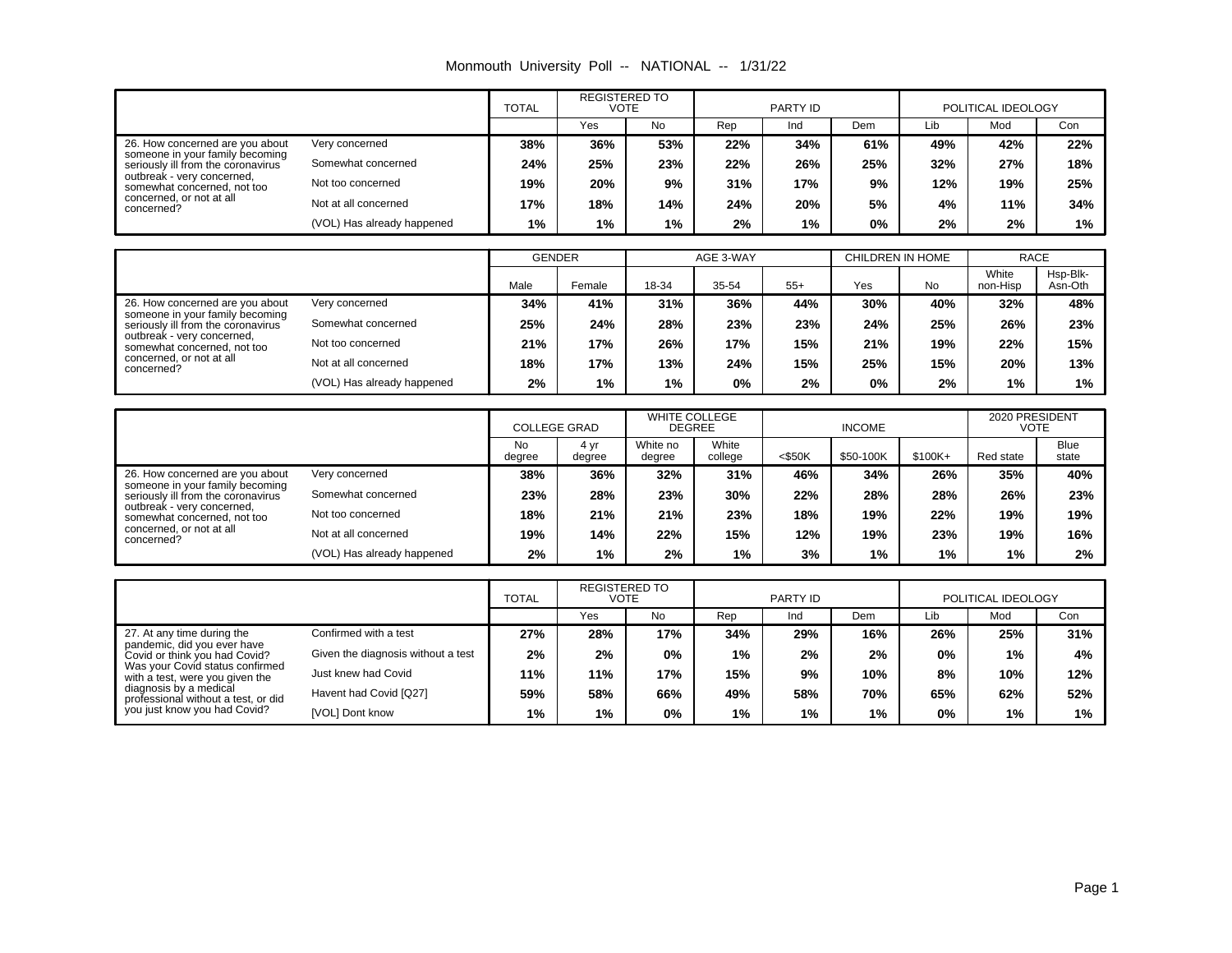|  |  |  | Monmouth University Poll -- NATIONAL -- | 1/31/22 |
|--|--|--|-----------------------------------------|---------|
|--|--|--|-----------------------------------------|---------|

|                                                                                                    |                        | <b>GENDER</b> |        | AGE 3-WAY |       |       | CHILDREN IN HOME |           | <b>RACE</b>       |                     |
|----------------------------------------------------------------------------------------------------|------------------------|---------------|--------|-----------|-------|-------|------------------|-----------|-------------------|---------------------|
|                                                                                                    |                        | Male          | Female | 18-34     | 35-54 | $55+$ | Yes              | <b>No</b> | White<br>non-Hisp | Hsp-Blk-<br>Asn-Oth |
| 27. At any time during the                                                                         | Confirmed with a test  | 31%           | 23%    | 28%       | 34%   | 20%   | 36%              | 24%       | 28%               | 26%                 |
| pandemic, did you ever have<br>Given the diagnosis without a test<br>Covid or think you had Covid? | 1%                     | 3%            | 0%     | 4%        | $1\%$ | 1%    | 2%               | 2%        | 1%                |                     |
| Was your Covid status confirmed<br>with a test, were you given the                                 | Just knew had Covid    | 14%           | 8%     | 14%       | 13%   | 8%    | 9%               | 12%       | 10%               | 13%                 |
| diagnosis by a medical<br>professional without a test, or did                                      | Havent had Covid [Q27] | 53%           | 64%    | 58%       | 48%   | 69%   | 53%              | 61%       | 58%               | 60%                 |
| you just know you had Covid?                                                                       | [VOL] Dont know        | 1%            | 1%     | 0%        | 1%    | 2%    | $1\%$            | 1%        | 1%                | 0%                  |

|                                                                    |                                    | <b>COLLEGE GRAD</b> |                | <b>WHITE COLLEGE</b><br>DEGREE |                  |           | <b>INCOME</b> | 2020 PRESIDENT<br>VOTE |           |                      |
|--------------------------------------------------------------------|------------------------------------|---------------------|----------------|--------------------------------|------------------|-----------|---------------|------------------------|-----------|----------------------|
|                                                                    |                                    | <b>No</b><br>degree | 4 vr<br>degree | White no<br>degree             | White<br>college | $<$ \$50K | \$50-100K     | $$100K +$              | Red state | <b>Blue</b><br>state |
| 27. At any time during the                                         | Confirmed with a test              | 26%                 | 29%            | 28%                            | 28%              | 21%       | 31%           | 36%                    | 31%       | 24%                  |
| pandemic, did you ever have<br>Covid or think vou had Covid?       | Given the diagnosis without a test | 2%                  | 2%             | 2%                             | 2%               | 1%        | 3%            | 2%                     | 1%        | 3%                   |
| Was your Covid status confirmed<br>with a test, were you given the | Just knew had Covid                | 13%                 | 9%             | 11%                            | 9%               | 12%       | 11%           | 11%                    | 11%       | 12%                  |
| diagnosis by a medical<br>professional without a test, or did      | Havent had Covid [Q27]             | 59%                 | 59%            | 57%                            | 60%              | 65%       | 54%           | 50%                    | 56%       | 61%                  |
| you just know you had Covid?                                       | [VOL] Dont know                    | 1%                  | $1\%$          | $1\%$                          | 2%               | $1\%$     | 1%            | 2%                     | 0%        | 1%                   |

|                                                                                                                                                                                      |                            | <b>TOTAL</b> | <b>REGISTERED TO</b><br>VOTE |           |     | PARTY ID |       |       | POLITICAL IDEOLOGY |       |
|--------------------------------------------------------------------------------------------------------------------------------------------------------------------------------------|----------------------------|--------------|------------------------------|-----------|-----|----------|-------|-------|--------------------|-------|
|                                                                                                                                                                                      |                            |              | Yes                          | <b>No</b> | Rep | Ind      | Dem   | Lib   | Mod                | Con   |
| 28. How concerned are you                                                                                                                                                            | Very concerned             | 23%          | 22%                          | 28%       | 12% | 18%      | 43%   | 33%   | 24%                | 14%   |
| personally about catching one of<br>Somewhat concerned<br>the new variants of the Covid<br>virus - very concerned, somewhat<br>Not too concerned<br>concerned, not too concerned, or |                            | 27%          | 26%                          | 29%       | 16% | 29%      | 35%   | 34%   | 33%                | 16%   |
|                                                                                                                                                                                      |                            | 19%          | 20%                          | 14%       | 24% | 19%      | 14%   | 17%   | 17%                | 21%   |
| not at all concerned?                                                                                                                                                                | Not at all concerned       | 31%          | 31%                          | 30%       | 47% | 32%      | 9%    | 13%   | 26%                | 48%   |
|                                                                                                                                                                                      | (VOL) Has already happened | 1%           | $1\%$                        | 0%        | 1%  | 1%       | $0\%$ | 2%    | $1\%$              | $0\%$ |
|                                                                                                                                                                                      | [VOL] Dont know            | 0%           | 0%                           | $0\%$     | 0%  | 0%       | $0\%$ | $0\%$ | 0%                 | 0%    |

|                                                                                                                                                                                      |                            | <b>GENDER</b> |        |       | AGE 3-WAY |       | CHILDREN IN HOME |           | RACE              |                     |
|--------------------------------------------------------------------------------------------------------------------------------------------------------------------------------------|----------------------------|---------------|--------|-------|-----------|-------|------------------|-----------|-------------------|---------------------|
|                                                                                                                                                                                      |                            | Male          | Female | 18-34 | 35-54     | $55+$ | Yes              | <b>No</b> | White<br>non-Hisp | Hsp-Blk-<br>Asn-Oth |
| 28. How concerned are you                                                                                                                                                            | Very concerned             | 19%           | 26%    | 14%   | 24%       | 28%   | 17%              | 24%       | 20%               | 28%                 |
| personally about catching one of<br>Somewhat concerned<br>the new variants of the Covid<br>virus - very concerned, somewhat<br>Not too concerned<br>concerned, not too concerned, or |                            | 26%           | 27%    | 25%   | 24%       | 30%   | 26%              | 27%       | 26%               | 29%                 |
|                                                                                                                                                                                      |                            | 19%           | 19%    | 22%   | 20%       | 16%   | 21%              | 19%       | 20%               | 18%                 |
| not at all concerned?                                                                                                                                                                | Not at all concerned       | 34%           | 27%    | 37%   | 32%       | 25%   | 34%              | 29%       | 33%               | 25%                 |
|                                                                                                                                                                                      | (VOL) Has already happened | 2%            | 0%     | 2%    | 1%        | 0%    | 2%               | 1%        | $1\%$             | 0%                  |
|                                                                                                                                                                                      | [VOL] Dont know            | 0%            | 0%     | 0%    | 0%        | 0%    | $1\%$            | 0%        | 0%                | 0%                  |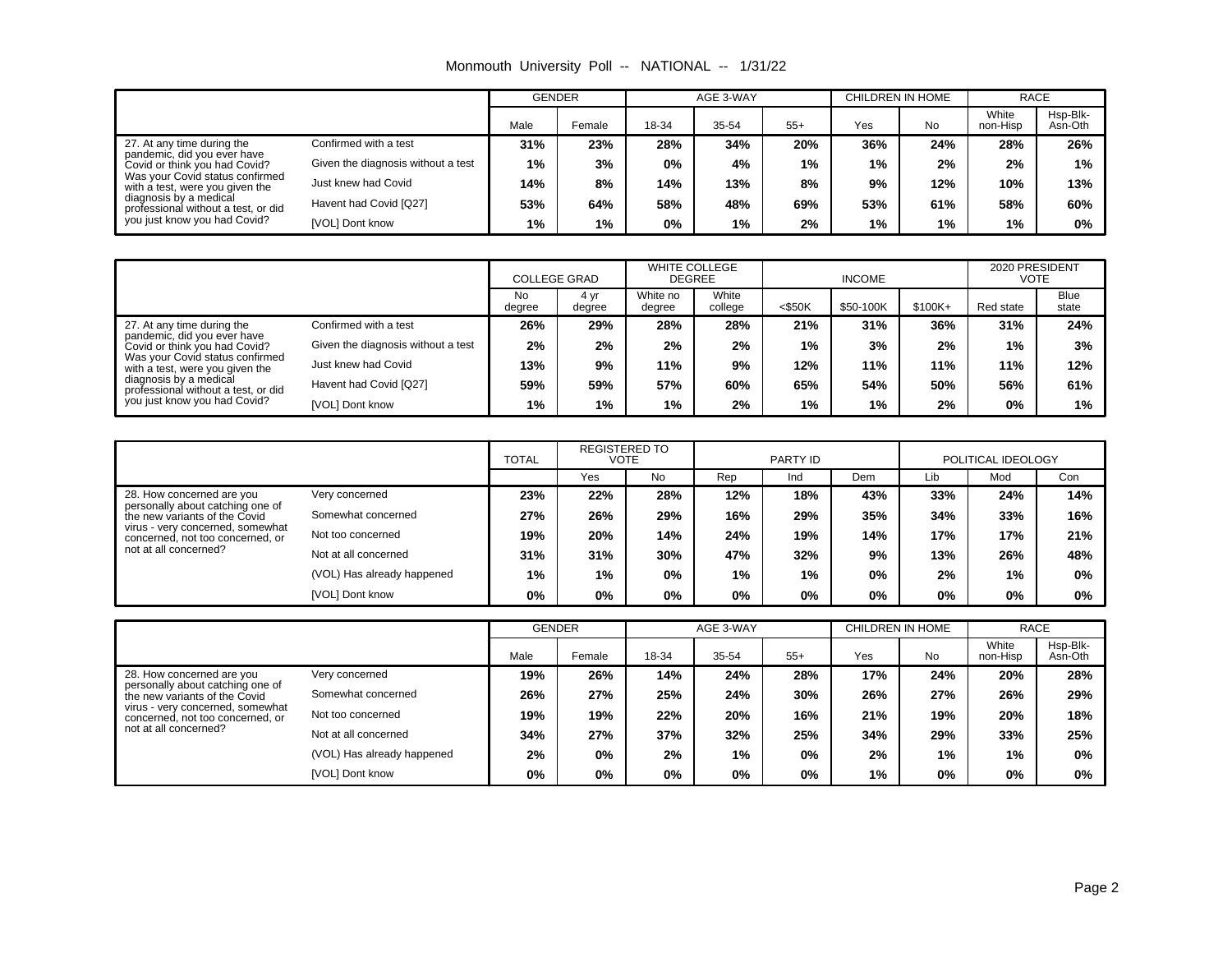|                                                                      |                            | <b>COLLEGE GRAD</b> |                                     | <b>DEGREE</b>      | <b>WHITE COLLEGE</b> |           | <b>INCOME</b>    |          | 2020 PRESIDENT<br><b>VOTE</b> |               |
|----------------------------------------------------------------------|----------------------------|---------------------|-------------------------------------|--------------------|----------------------|-----------|------------------|----------|-------------------------------|---------------|
|                                                                      |                            | No.<br>degree       | 4 yr<br>degree                      | White no<br>degree | White<br>college     | $<$ \$50K | \$50-100K        | $$100K+$ | Red state                     | Blue<br>state |
| 28. How concerned are you                                            | Very concerned             | 21%                 | 27%                                 | 18%                | 23%                  | 20%       | 28%              | 18%      | 18%                           | 26%           |
| personally about catching one of<br>the new variants of the Covid    | Somewhat concerned         | 25%                 | 29%                                 | 22%                | 32%                  | 28%       | 25%              | 30%      | 28%                           | 26%           |
| virus - very concerned, somewhat<br>concerned, not too concerned, or | Not too concerned          | 20%                 | 18%                                 | 21%                | 19%                  | 20%       | 19%              | 16%      | 19%                           | 19%           |
| not at all concerned?                                                | Not at all concerned       | 33%                 | 25%                                 | 37%                | 26%                  | 31%       | 27%              | 36%      | 33%                           | 29%           |
|                                                                      | (VOL) Has already happened | 1%                  | 1%                                  | 1%                 | $0\%$                | $0\%$     | 2%               | 1%       | 1%                            | $0\%$         |
|                                                                      | [VOL] Dont know            | 0%                  | 0%                                  | $0\%$              | $0\%$                | $0\%$     | 0%               | 0%       | 0%                            | 0%            |
|                                                                      |                            |                     |                                     |                    |                      |           |                  |          |                               |               |
|                                                                      |                            | <b>TOTAL</b>        | <b>REGISTERED TO</b><br><b>VOTE</b> |                    |                      | PARTY ID  |                  |          | POLITICAL IDEOLOGY            |               |
|                                                                      |                            |                     | Yes                                 | <b>No</b>          | Rep                  | Ind       | Dem              | Lib      | Mod                           | Con           |
| 29A. Has the following done a<br>good job or bad job dealing with    | Good job                   | 43%                 | 42%                                 | 50%                | 13%                  | 40%       | 84%              | 71%      | 51%                           | 18%           |
| the coronavirus outbreak:                                            | Bad job                    | 53%                 | 54%                                 | 49%                | 83%                  | 57%       | 13%              | 25%      | 46%                           | 78%           |
| President Biden?                                                     | (VOL) Mixed, depends       | 3%                  | 3%                                  | 1%                 | 4%                   | 2%        | 1%               | 3%       | 3%                            | 3%            |
|                                                                      | [VOL] Dont know            | 1%                  | 1%                                  | $0\%$              | 1%                   | $1\%$     | 3%               | $1\%$    | 1%                            | 0%            |
|                                                                      |                            |                     |                                     |                    |                      |           |                  |          |                               |               |
|                                                                      |                            | <b>GENDER</b>       |                                     |                    | AGE 3-WAY            |           | CHILDREN IN HOME |          | <b>RACE</b>                   |               |
|                                                                      |                            |                     |                                     |                    |                      |           |                  |          | <b>M/hite</b>                 | Hen-Rik-      |

|                                                                   |                      |      | <b>GENDER</b> |       | AGE 3-WAY |       |     | CHILDREN IN HOME | <b>RACE</b>       |                     |
|-------------------------------------------------------------------|----------------------|------|---------------|-------|-----------|-------|-----|------------------|-------------------|---------------------|
|                                                                   |                      | Male | Female        | 18-34 | 35-54     | $55+$ | Yes | <b>No</b>        | White<br>non-Hisp | Hsp-Blk-<br>Asn-Oth |
| 29A. Has the following done a<br>good job or bad job dealing with | Good job             | 38%  | 47%           | 34%   | 47%       | 46%   | 41% | 43%              | 37%               | 53%                 |
| the coronavirus outbreak:                                         | Bad job              | 58%  | 48%           | 62%   | 49%       | 50%   | 55% | 53%              | 58%               | 44%                 |
| President Biden?                                                  | (VOL) Mixed, depends | 3%   | 2%            | 2%    | 3%        | 3%    | 2%  | 3%               | 4%                | 1%                  |
|                                                                   | [VOL] Dont know      | 1%   | 2%            | 2%    | $1\%$     | 1%    | 2%  | 1%               | 1%                | $2\%$               |

|                                                               |                      |                     | <b>COLLEGE GRAD</b> |                    | <b>WHITE COLLEGE</b><br><b>DEGREE</b> |           | <b>INCOME</b> |           | 2020 PRESIDENT<br><b>VOTE</b> |                      |
|---------------------------------------------------------------|----------------------|---------------------|---------------------|--------------------|---------------------------------------|-----------|---------------|-----------|-------------------------------|----------------------|
|                                                               |                      | <b>No</b><br>degree | 4 vr<br>degree      | White no<br>degree | White<br>college                      | $<$ \$50K | \$50-100K     | $$100K +$ | Red state                     | <b>Blue</b><br>state |
| 29A. Has the following done a                                 | Good job             | 39%                 | 52%                 | 30%                | 51%                                   | 45%       | 43%           | 39%       | 38%                           | 47%                  |
| good job or bad job dealing with<br>the coronavirus outbreak: | Bad job              | 57%                 | 44%                 | 65%                | 46%                                   | 51%       | 52%           | 58%       | 57%                           | 50%                  |
| President Biden?                                              | (VOL) Mixed, depends | 3%                  | 3%                  | 4%                 | 2%                                    | 3%        | 3%            | 2%        | 4%                            | 2%                   |
|                                                               | [VOL] Dont know      | 1%                  | $1\%$               | $1\%$              | 1%                                    | 1%        | $1\%$         | 1%        | 1%                            | $1\%$                |

#### Monmouth University Poll -- NATIONAL -- 1/31/22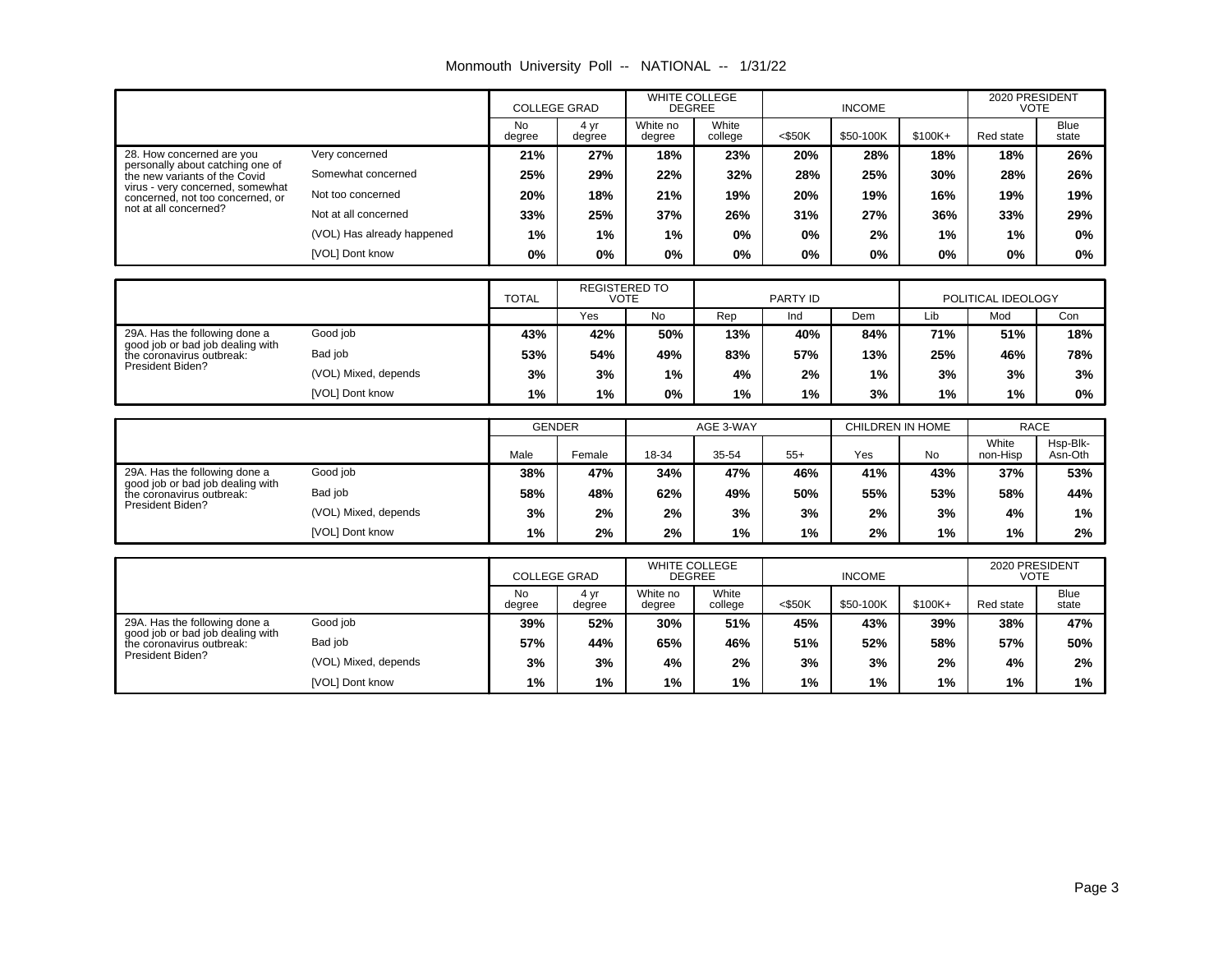|  |  |  | Monmouth University Poll -- NATIONAL -- | 1/31/22 |
|--|--|--|-----------------------------------------|---------|
|--|--|--|-----------------------------------------|---------|

|                                                                                        |                      | <b>REGISTERED TO</b><br><b>TOTAL</b><br><b>VOTE</b> |               |     | PARTY ID  |     | POLITICAL IDEOLOGY |     |             |     |
|----------------------------------------------------------------------------------------|----------------------|-----------------------------------------------------|---------------|-----|-----------|-----|--------------------|-----|-------------|-----|
|                                                                                        |                      |                                                     | Yes           | No  | Rep       | Ind | Dem                | Lib | Mod         | Con |
| 29B. Has the following done a                                                          | Good job             | 54%                                                 | 54%           | 50% | 54%       | 46% | 67%                | 64% | 56%         | 48% |
| good job or bad job dealing with<br>the coronavirus outbreak: Your<br>states governor? | Bad job              | 41%                                                 | 40%           | 48% | 39%       | 51% | 28%                | 32% | 39%         | 46% |
|                                                                                        | (VOL) Mixed, depends | 3%                                                  | 4%            | 0%  | 5%        | 2%  | 4%                 | 2%  | 3%          | 4%  |
|                                                                                        | [VOL] Dont know      | 2%                                                  | 2%            | 2%  | 2%        | 2%  | 1%                 | 1%  | 1%          | 2%  |
|                                                                                        |                      |                                                     |               |     |           |     |                    |     |             |     |
|                                                                                        |                      |                                                     | <b>GENDER</b> |     | AGE 3-WAY |     | CHILDREN IN HOME   |     | <b>RACE</b> |     |

|                                                                    |                      | <b>ULIVULIV</b> |        |       | AUL JWAI |       | <b>ULILLUNLIN IN LIUIVIL</b> |     | <b>INAVL</b>      |                     |
|--------------------------------------------------------------------|----------------------|-----------------|--------|-------|----------|-------|------------------------------|-----|-------------------|---------------------|
|                                                                    |                      | Male            | Female | 18-34 | 35-54    | $55+$ | Yes                          | No  | White<br>non-Hisp | Hsp-Blk-<br>Asn-Oth |
| 29B. Has the following done a                                      | Good job             | 51%             | 56%    | 46%   | 55%      | 59%   | 50%                          | 55% | 55%               | 52%                 |
| good job or bad job dealing with<br>the coronavirus outbreak: Your | Bad job              | 43%             | 39%    | 48%   | 41%      | 35%   | 44%                          | 40% | 38%               | 45%                 |
| states governor?                                                   | (VOL) Mixed, depends | 4%              | 3%     | 5%    | 3%       | 3%    | 5%                           | 3%  | 4%                | 3%                  |
|                                                                    | [VOL] Dont know      | 2%              | 2%     | $1\%$ | 2%       | 3%    | 1%                           | 2%  | 3%                | $0\%$               |

|                                                                                                     |                      | <b>COLLEGE GRAD</b> |                | <b>WHITE COLLEGE</b><br><b>DEGREE</b> |                  |           | <b>INCOME</b> |           | 2020 PRESIDENT<br><b>VOTE</b> |               |
|-----------------------------------------------------------------------------------------------------|----------------------|---------------------|----------------|---------------------------------------|------------------|-----------|---------------|-----------|-------------------------------|---------------|
|                                                                                                     |                      | No<br>degree        | 4 vr<br>degree | White no<br>degree                    | White<br>college | $<$ \$50K | \$50-100K     | $$100K +$ | Red state                     | Blue<br>state |
| 29B. Has the following done a<br>good job or bad job dealing with<br>the coronavirus outbreak: Your | Good job             | 54%                 | 54%            | 53%                                   | 60%              | 55%       | 54%           | 53%       | 54%                           | 54%           |
|                                                                                                     | Bad job              | 40%                 | 42%            | 39%                                   | 36%              | 36%       | 44%           | 43%       | 39%                           | 43%           |
| states governor?                                                                                    | (VOL) Mixed, depends | 4%                  | 2%             | 5%                                    | 2%               | 6%        | 1%            | 3%        | 5%                            | 2%            |
|                                                                                                     | [VOL] Dont know      | $2\%$               | 2%             | 3%                                    | 2%               | 3%        | 1%            | 1%        | 2%                            | 2%            |

|                                                                                                    |                      | <b>TOTAL</b> | <b>REGISTERED TO</b><br>VOTE |           |     | PARTY ID |     | POLITICAL IDEOLOGY |     |     |
|----------------------------------------------------------------------------------------------------|----------------------|--------------|------------------------------|-----------|-----|----------|-----|--------------------|-----|-----|
|                                                                                                    |                      |              | Yes                          | <b>No</b> | Rep | Ind      | Dem | Lib                | Mod | Con |
| 29C. Has the following done a<br>good job or bad job dealing with<br>the coronavirus outbreak: The | Good job             | 29%          | 29%                          | 29%       | 40% | 23%      | 28% | 21%                | 29% | 37% |
|                                                                                                    | Bad job              | 58%          | 58%                          | 65%       | 50% | 67%      | 55% | 68%                | 58% | 50% |
| American public?                                                                                   | (VOL) Mixed, depends | 9%           | 10%                          | 4%        | 6%  | 8%       | 14% | 10%                | 10% | 8%  |
|                                                                                                    | [VOL] Dont know      | 3%           | 3%                           | 1%        | 4%  | 2%       | 2%  | 0%                 | 3%  | 5%  |

|                                                                                                    |                      | <b>GENDER</b> |        |       | AGE 3-WAY |       |     | CHILDREN IN HOME | <b>RACE</b>       |                     |
|----------------------------------------------------------------------------------------------------|----------------------|---------------|--------|-------|-----------|-------|-----|------------------|-------------------|---------------------|
|                                                                                                    |                      | Male          | Female | 18-34 | 35-54     | $55+$ | Yes | No               | White<br>non-Hisp | Hsp-Blk-<br>Asn-Oth |
| 29C. Has the following done a<br>good job or bad job dealing with<br>the coronavirus outbreak: The | Good job             | 32%           | 27%    | 20%   | 33%       | 34%   | 31% | 29%              | 26%               | 35%                 |
|                                                                                                    | Bad job              | 57%           | 60%    | 74%   | 52%       | 51%   | 57% | 60%              | 63%               | 52%                 |
| American public?                                                                                   | (VOL) Mixed, depends | 9%            | 9%     | 6%    | 10%       | 11%   | 9%  | 9%               | 8%                | 10%                 |
|                                                                                                    | [VOL] Dont know      | $2\%$         | 4%     | $0\%$ | 5%        | 3%    | 2%  | 3%               | 3%                | 3%                  |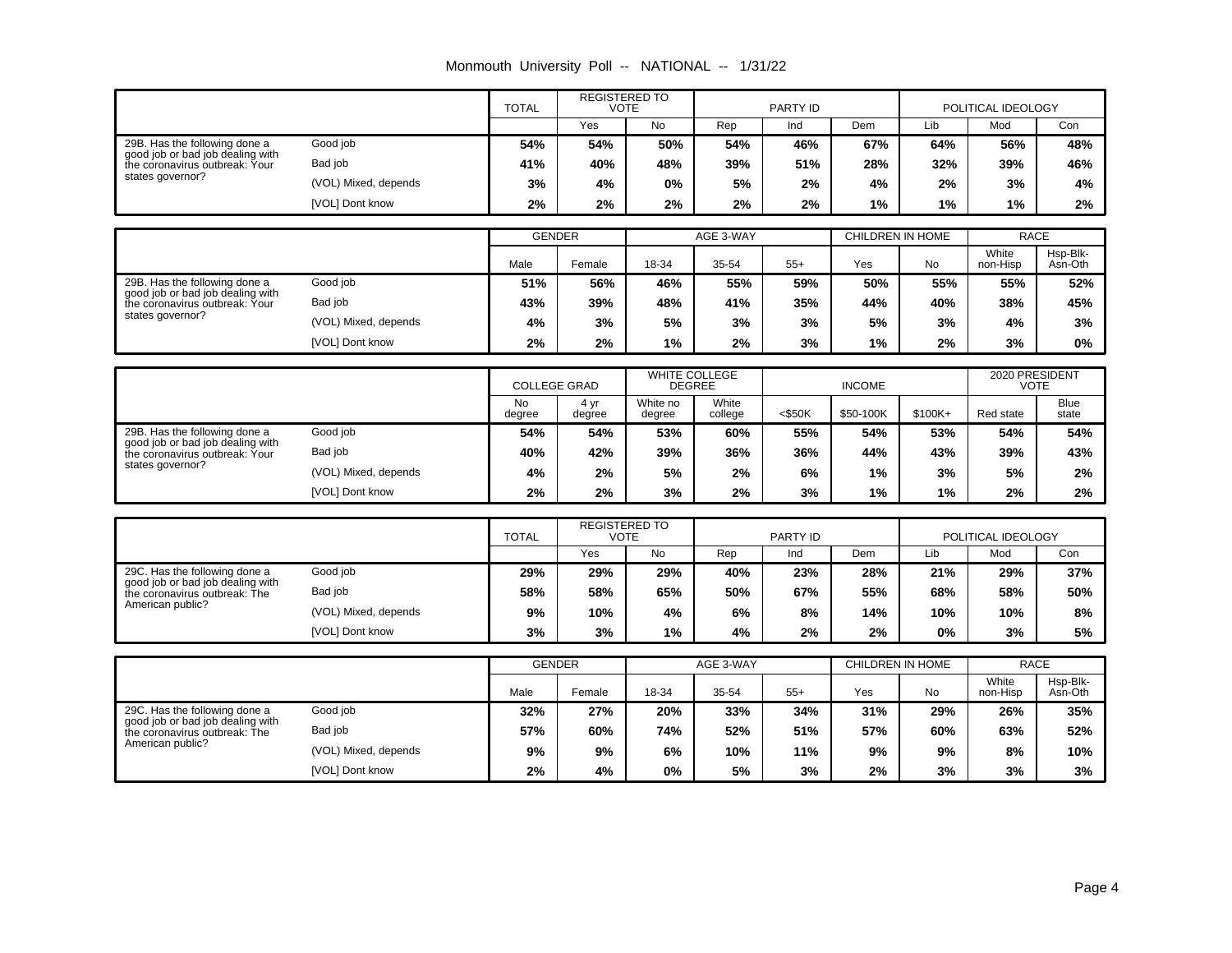| Monmouth University Poll -- |  | NATIONAL -- | 1/31/22 |
|-----------------------------|--|-------------|---------|
|-----------------------------|--|-------------|---------|

|                                                                                                    |                      |                     | <b>COLLEGE GRAD</b> |                    | <b>WHITE COLLEGE</b><br><b>DEGREE</b> |           | <b>INCOME</b> |          | 2020 PRESIDENT<br>VOTE |               |
|----------------------------------------------------------------------------------------------------|----------------------|---------------------|---------------------|--------------------|---------------------------------------|-----------|---------------|----------|------------------------|---------------|
|                                                                                                    |                      | <b>No</b><br>degree | 4 yr<br>degree      | White no<br>degree | White<br>college                      | $<$ \$50K | \$50-100K     | $$100K+$ | Red state              | Blue<br>state |
| 29C. Has the following done a<br>good job or bad job dealing with<br>the coronavirus outbreak: The | Good job             | 33%                 | 21%                 | 30%                | 20%                                   | 34%       | 24%           | 30%      | 28%                    | 30%           |
|                                                                                                    | Bad job              | 56%                 | 65%                 | 61%                | 66%                                   | 56%       | 63%           | 57%      | 61%                    | 56%           |
| American public?                                                                                   | (VOL) Mixed, depends | 8%                  | 12%                 | 6%                 | 11%                                   | 8%        | 7%            | 11%      | 8%                     | 10%           |
|                                                                                                    | [VOL] Dont know      | 3%                  | 2%                  | 3%                 | 3%                                    | 2%        | 5%            | 2%       | 2%                     | 3%            |

|                                                                      |                      | <b>TOTAL</b> | <b>REGISTERED TO</b><br>VOTE |     |     | PARTY ID |     | POLITICAL IDEOLOGY |     |     |
|----------------------------------------------------------------------|----------------------|--------------|------------------------------|-----|-----|----------|-----|--------------------|-----|-----|
|                                                                      |                      |              | Yes                          | No  | Rep | Ind      | Dem | Lib                | Mod | Con |
| 29D. Has the following done a                                        | Good job             | 46%          | 45%                          | 55% | 25% | 41%      | 77% | 70%                | 53% | 24% |
| good job or bad job dealing with<br>the coronavirus outbreak: Health | Bad job              | 47%          | 48%                          | 37% | 68% | 52%      | 14% | 26%                | 39% | 69% |
| agencies in the federal<br>government?                               | (VOL) Mixed, depends | 5%           | 5%                           | 7%  | 4%  | 6%       | 6%  | 3%                 | 7%  | 5%  |
|                                                                      | [VOL] Dont know      | $2\%$        | 2%                           | 1%  | 2%  | 1%       | 3%  | $1\%$              | 1%  | 2%  |

|                                                                                                                                                                                                |                 | <b>GENDER</b> |        | AGE 3-WAY |       |       | CHILDREN IN HOME |           | <b>RACE</b>       |                     |
|------------------------------------------------------------------------------------------------------------------------------------------------------------------------------------------------|-----------------|---------------|--------|-----------|-------|-------|------------------|-----------|-------------------|---------------------|
|                                                                                                                                                                                                |                 | Male          | Female | 18-34     | 35-54 | $55+$ | Yes              | <b>No</b> | White<br>non-Hisp | Hsp-Blk-<br>Asn-Oth |
| Good job<br>29D. Has the following done a<br>good job or bad job dealing with<br>Bad job<br>the coronavirus outbreak: Health<br>agencies in the federal<br>(VOL) Mixed, depends<br>government? |                 | 43%           | 49%    | 40%       | 49%   | 48%   | 38%              | 48%       | 41%               | 54%                 |
|                                                                                                                                                                                                |                 | 50%           | 44%    | 51%       | 46%   | 44%   | 52%              | 45%       | 52%               | 37%                 |
|                                                                                                                                                                                                |                 | 6%            | 5%     | 7%        | 4%    | 5%    | 7%               | 5%        | 5%                | 6%                  |
|                                                                                                                                                                                                | [VOL] Dont know | 1%            | 3%     | 2%        | 0%    | 3%    | 3%               | 2%        | 1%                | 3%                  |

|                                                                                                                              |                      | <b>COLLEGE GRAD</b> |                | <b>WHITE COLLEGE</b><br><b>DEGREE</b> |                  | <b>INCOME</b> |           |           | 2020 PRESIDENT<br><b>VOTE</b> |                      |
|------------------------------------------------------------------------------------------------------------------------------|----------------------|---------------------|----------------|---------------------------------------|------------------|---------------|-----------|-----------|-------------------------------|----------------------|
|                                                                                                                              |                      | No<br>degree        | 4 vr<br>degree | White no<br>degree                    | White<br>college | $<$ \$50K     | \$50-100K | $$100K +$ | Red state                     | <b>Blue</b><br>state |
| Good job<br>29D. Has the following done a<br>good job or bad job dealing with<br>Bad job<br>the coronavirus outbreak: Health |                      | 44%                 | 49%            | 36%                                   | 50%              | 53%           | 43%       | 40%       | 40%                           | 50%                  |
|                                                                                                                              |                      | 48%                 | 44%            | 57%                                   | 44%              | 40%           | 48%       | 56%       | 51%                           | 44%                  |
| agencies in the federal<br>qovernment?                                                                                       | (VOL) Mixed, depends | 5%                  | 6%             | 5%                                    | 5%               | 5%            | 8%        | 4%        | 7%                            | 4%                   |
|                                                                                                                              | [VOL] Dont know      | 2%                  | $1\%$          | 2%                                    | $1\%$            | 2%            | 2%        | 0%        | 2%                            | 2%                   |

|                                                                                                                        |                 | <b>TOTAL</b> | <b>REGISTERED TO</b><br>VOTE |     | PARTY ID |     |     | POLITICAL IDEOLOGY |     |     |
|------------------------------------------------------------------------------------------------------------------------|-----------------|--------------|------------------------------|-----|----------|-----|-----|--------------------|-----|-----|
|                                                                                                                        |                 |              | Yes                          | No  | Rep      | Ind | Dem | Lib                | Mod | Con |
| Support<br>30. Do you support or oppose<br>instituting, or reinstituting, face<br>Oppose<br>mask and social distancing |                 | 52%          | 51%                          | 63% | 24%      | 51% | 85% | 78%                | 60% | 26% |
|                                                                                                                        |                 | 45%          | 46%                          | 32% | 73%      | 44% | 13% | 19%                | 35% | 72% |
| guidelines in your state at the<br>current time?                                                                       | (VOL) Depends   | 1%           | 2%                           | 0%  | $1\%$    | 2%  | 2%  | 1%                 | 2%  | 1%  |
|                                                                                                                        | [VOL] Dont know | $2\%$        | 1%                           | 6%  | 2%       | 3%  | 0%  | 2%                 | 3%  | 1%  |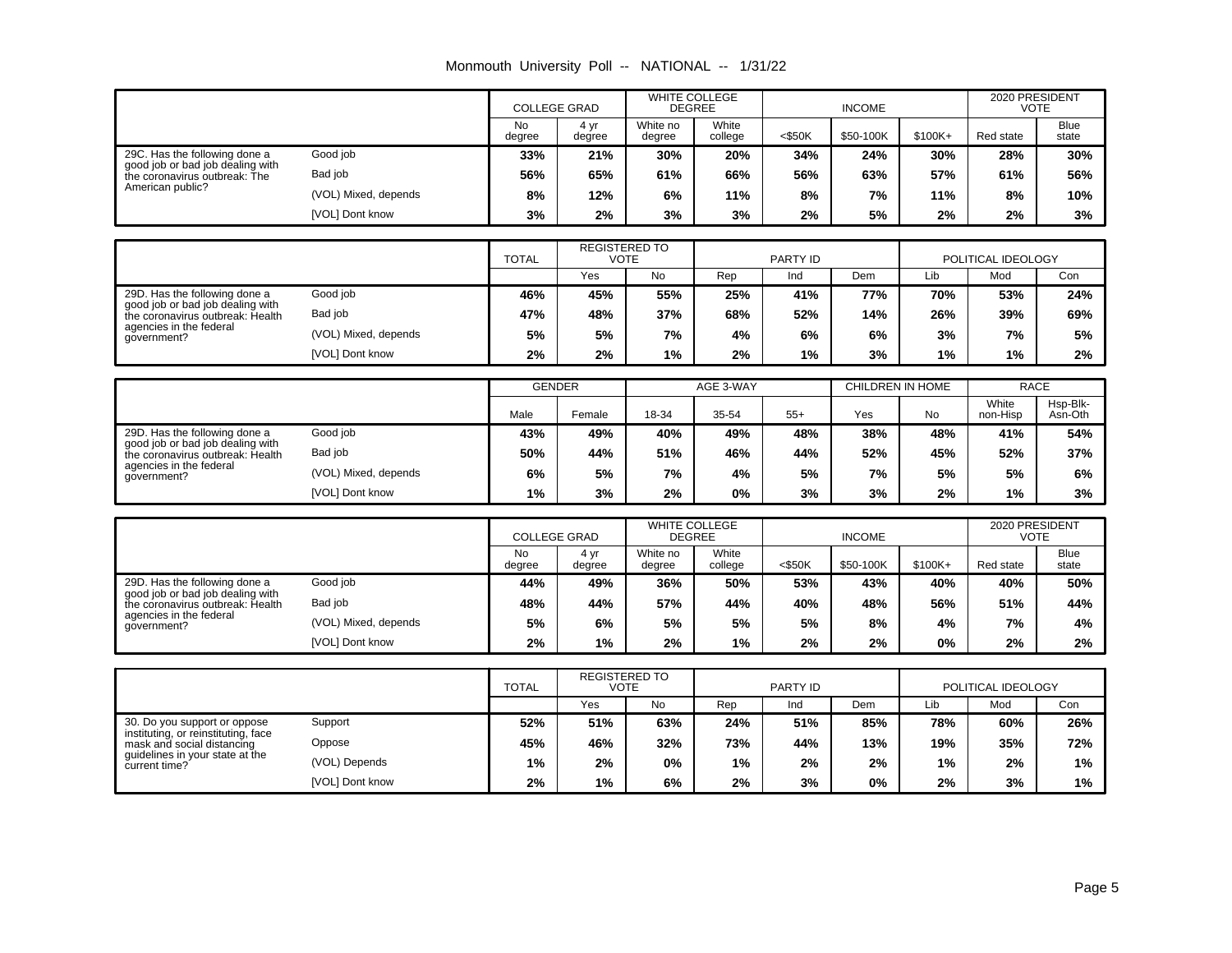| Monmouth University Poll -- NATIONAL -- |  |  | 1/31/22 |
|-----------------------------------------|--|--|---------|
|-----------------------------------------|--|--|---------|

|                                                                                                         |                 | <b>GENDER</b>       |                                     |                                       | AGE 3-WAY        |                         | <b>CHILDREN IN HOME</b> |           | <b>RACE</b>                   |                      |
|---------------------------------------------------------------------------------------------------------|-----------------|---------------------|-------------------------------------|---------------------------------------|------------------|-------------------------|-------------------------|-----------|-------------------------------|----------------------|
|                                                                                                         |                 | Male                | Female                              | 18-34                                 | 35-54            | $55+$                   | Yes                     | No        | White<br>non-Hisp             | Hsp-Blk-<br>Asn-Oth  |
| 30. Do you support or oppose<br>instituting, or reinstituting, face                                     | Support         | 45%                 | 58%                                 | 49%                                   | 52%              | 54%                     | 49%                     | 53%       | 45%                           | 65%                  |
| mask and social distancing                                                                              | Oppose          | 50%                 | 40%                                 | 46%                                   | 47%              | 42%                     | 49%                     | 43%       | 53%                           | 30%                  |
| guidelines in your state at the<br>current time?                                                        | (VOL) Depends   | 2%                  | 1%                                  | 2%                                    | 1%               | 2%                      | 2%                      | 1%        | 1%                            | 2%                   |
|                                                                                                         | [VOL] Dont know | 3%                  | 1%                                  | 3%                                    | 0%               | 2%                      | 0%                      | 2%        | 1%                            | 3%                   |
|                                                                                                         |                 |                     |                                     |                                       |                  |                         |                         |           |                               |                      |
|                                                                                                         |                 | <b>COLLEGE GRAD</b> |                                     | WHITE COLLEGE<br><b>DEGREE</b>        |                  |                         | <b>INCOME</b>           |           | 2020 PRESIDENT<br><b>VOTE</b> |                      |
|                                                                                                         |                 | <b>No</b><br>degree | 4 yr<br>degree                      | White no<br>degree                    | White<br>college | $<$ \$50K               | \$50-100K               | \$100K+   | Red state                     | Blue<br>state        |
| 30. Do you support or oppose                                                                            | Support         | 49%                 | 58%                                 | 39%                                   | 55%              | 56%                     | 53%                     | 45%       | 48%                           | 55%                  |
| instituting, or reinstituting, face<br>mask and social distancing                                       | Oppose          | 46%                 | 41%                                 | 58%                                   | 44%              | 41%                     | 44%                     | 52%       | 50%                           | 41%                  |
| guidelines in your state at the<br>current time?                                                        | (VOL) Depends   | 2%                  | 0%                                  | 2%                                    | 0%               | 1%                      | 2%                      | 0%        | 1%                            | 2%                   |
|                                                                                                         | [VOL] Dont know | 2%                  | 1%                                  | 1%                                    | 1%               | 1%                      | 0%                      | 2%        | 2%                            | 2%                   |
|                                                                                                         |                 |                     |                                     |                                       |                  |                         |                         |           |                               |                      |
|                                                                                                         |                 | <b>TOTAL</b>        | <b>REGISTERED TO</b><br><b>VOTE</b> |                                       |                  | <b>PARTY ID</b>         |                         |           | POLITICAL IDEOLOGY            |                      |
|                                                                                                         |                 |                     | Yes                                 | <b>No</b>                             | Rep              | Ind                     | Dem                     | Lib       | Mod                           | Con                  |
| 31. Do you support or oppose<br>requiring people to show proof of<br>vaccination in order to go to work | Support         | 43%                 | 42%                                 | 48%                                   | 20%              | 38%                     | 77%                     | 72%       | 47%                           | 22%                  |
|                                                                                                         | Oppose          | 53%                 | 54%                                 | 49%                                   | 78%              | 58%                     | 17%                     | 24%       | 50%                           | 75%                  |
| in an office or setting where they<br>are around other people?                                          | (VOL) Depends   | 2%                  | 3%                                  | 0%                                    | 1%               | 2%                      | 4%                      | 4%        | 2%                            | 1%                   |
|                                                                                                         | [VOL] Dont know | 2%                  | 1%                                  | 4%                                    | 1%               | 2%                      | 2%                      | 0%        | 1%                            | 2%                   |
|                                                                                                         |                 | <b>GENDER</b>       |                                     |                                       |                  | <b>CHILDREN IN HOME</b> |                         |           | <b>RACE</b>                   |                      |
|                                                                                                         |                 |                     |                                     |                                       | AGE 3-WAY        |                         |                         |           | White                         | Hsp-Blk-             |
|                                                                                                         |                 | Male                | Female                              | 18-34                                 | 35-54            | $55+$                   | Yes                     | <b>No</b> | non-Hisp                      | Asn-Oth              |
| 31. Do you support or oppose<br>requiring people to show proof of                                       | Support         | 40%                 | 45%                                 | 39%                                   | 41%              | 46%                     | 35%                     | 45%       | 42%                           | 45%                  |
| vaccination in order to go to work                                                                      | Oppose          | 56%                 | 51%                                 | 57%                                   | 55%              | 49%                     | 64%                     | 50%       | 55%                           | 50%                  |
| in an office or setting where they<br>are around other people?                                          | (VOL) Depends   | 3%                  | 2%                                  | 2%                                    | 1%               | 4%                      | 1%                      | 3%        | 2%                            | 4%                   |
|                                                                                                         | [VOL] Dont know | 2%                  | 2%                                  | 2%                                    | 2%               | 1%                      | 0%                      | 2%        | 2%                            | $1\%$                |
|                                                                                                         |                 |                     |                                     |                                       |                  |                         |                         |           |                               |                      |
|                                                                                                         |                 | <b>COLLEGE GRAD</b> |                                     | <b>WHITE COLLEGE</b><br><b>DEGREE</b> |                  |                         | <b>INCOME</b>           |           | 2020 PRESIDENT<br><b>VOTE</b> |                      |
|                                                                                                         |                 | <b>No</b><br>degree | 4 yr<br>degree                      | White no<br>degree                    | White<br>college | $<$ \$50K               | \$50-100K               | \$100K+   | Red state                     | <b>Blue</b><br>state |
| 31. Do you support or oppose<br>requiring people to show proof of                                       | Support         | 37%                 | 55%                                 | 35%                                   | 55%              | 45%                     | 47%                     | 38%       | 38%                           | 46%                  |
| vaccination in order to go to work<br>in an office or setting where they                                | Oppose          | 58%                 | 43%                                 | 61%                                   | 42%              | 50%                     | 49%                     | 60%       | 58%                           | 50%                  |
| are around other people?                                                                                | (VOL) Depends   | 3%                  | 2%                                  | 2%                                    | 1%               | 3%                      | 2%                      | 1%        | 2%                            | 2%                   |
|                                                                                                         | [VOL] Dont know | 2%                  | 1%                                  | 2%                                    | 1%               | 1%                      | 2%                      | 1%        | 2%                            | 1%                   |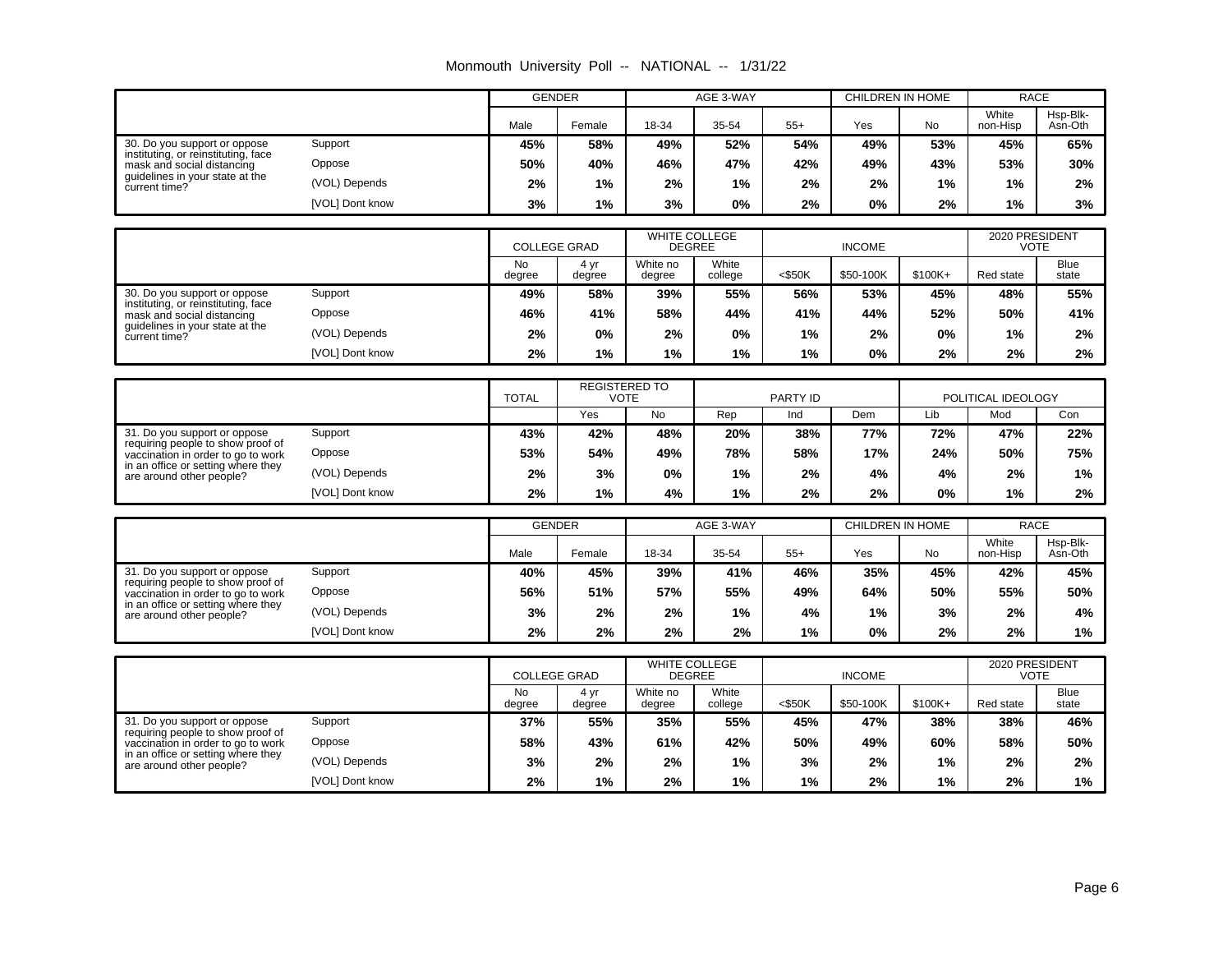| Monmouth University Poll -- |  | NATIONAL -- | 1/31/22 |
|-----------------------------|--|-------------|---------|
|-----------------------------|--|-------------|---------|

|                                                                                                                                                                                                                                                                                                                               |                 | <b>REGISTERED TO</b><br><b>TOTAL</b><br><b>VOTE</b> |     | PARTY ID |     |     | POLITICAL IDEOLOGY |     |     |     |
|-------------------------------------------------------------------------------------------------------------------------------------------------------------------------------------------------------------------------------------------------------------------------------------------------------------------------------|-----------------|-----------------------------------------------------|-----|----------|-----|-----|--------------------|-----|-----|-----|
|                                                                                                                                                                                                                                                                                                                               |                 |                                                     | Yes | No       | Rep | Ind | Dem                | Lib | Mod | Con |
| 32. When do you think the country<br>In the next month or two<br>will get the outbreak under control<br>By the summer<br>and be able to return to normal -<br>in the next month or two, by the<br>Before the end of the year<br>summer, before the end of the<br>year, later than that, or never?<br>Later than that<br>Never |                 | 6%                                                  | 6%  | 5%       | 7%  | 8%  | 2%                 | 2%  | 5%  | 10% |
|                                                                                                                                                                                                                                                                                                                               |                 | 13%                                                 | 14% | 7%       | 13% | 10% | 20%                | 14% | 14% | 13% |
|                                                                                                                                                                                                                                                                                                                               |                 | 15%                                                 | 16% | 14%      | 15% | 14% | 18%                | 11% | 19% | 16% |
|                                                                                                                                                                                                                                                                                                                               |                 | 32%                                                 | 31% | 42%      | 24% | 35% | 38%                | 50% | 32% | 21% |
|                                                                                                                                                                                                                                                                                                                               |                 | 28%                                                 | 28% | 26%      | 33% | 30% | 20%                | 19% | 26% | 34% |
|                                                                                                                                                                                                                                                                                                                               | [VOL] Dont know | 5%                                                  | 4%  | 6%       | 8%  | 3%  | 3%                 | 3%  | 4%  | 6%  |

|                                                                                                                                               |                            | <b>GENDER</b> |        | AGE 3-WAY |       |       | CHILDREN IN HOME |     | <b>RACE</b>       |                     |
|-----------------------------------------------------------------------------------------------------------------------------------------------|----------------------------|---------------|--------|-----------|-------|-------|------------------|-----|-------------------|---------------------|
|                                                                                                                                               |                            | Male          | Female | 18-34     | 35-54 | $55+$ | Yes              | No  | White<br>non-Hisp | Hsp-Blk-<br>Asn-Oth |
| 32. When do you think the country                                                                                                             | In the next month or two   | 8%            | 4%     | 4%        | 9%    | 6%    | 6%               | 6%  | 7%                | 4%                  |
| will get the outbreak under control<br>and be able to return to normal -<br>in the next month or two, by the<br>summer, before the end of the | By the summer              | 13%           | 14%    | 10%       | 14%   | 15%   | 18%              | 12% | 16%               | 10%                 |
|                                                                                                                                               | Before the end of the year | 15%           | 16%    | 12%       | 15%   | 19%   | 16%              | 15% | 16%               | 15%                 |
| year, later than that, or never?                                                                                                              | Later than that            | 35%           | 30%    | 41%       | 31%   | 27%   | 32%              | 33% | 31%               | 37%                 |
|                                                                                                                                               | Never                      | 27%           | 29%    | 29%       | 26%   | 30%   | 25%              | 28% | 28%               | 26%                 |
|                                                                                                                                               | [VOL] Dont know            | 2%            | 7%     | 4%        | 6%    | 4%    | 3%               | 5%  | 2%                | 8%                  |

|                                                                          |                            | <b>COLLEGE GRAD</b> |                | <b>WHITE COLLEGE</b><br><b>DEGREE</b> |                  | <b>INCOME</b> |           |          | 2020 PRESIDENT<br>VOTE |                      |
|--------------------------------------------------------------------------|----------------------------|---------------------|----------------|---------------------------------------|------------------|---------------|-----------|----------|------------------------|----------------------|
|                                                                          |                            | No<br>degree        | 4 vr<br>degree | White no<br>degree                    | White<br>college | $<$ \$50K     | \$50-100K | $$100K+$ | Red state              | <b>Blue</b><br>state |
| 32. When do you think the country                                        | In the next month or two   | 5%                  | 7%             | 6%                                    | 10%              | 3%            | 9%        | 6%       | 5%                     | 6%                   |
| will get the outbreak under control<br>and be able to return to normal - | By the summer              | 14%                 | 14%            | 16%                                   | 15%              | 14%           | 11%       | 16%      | 12%                    | 15%                  |
| in the next month or two, by the<br>summer, before the end of the        | Before the end of the year | 14%                 | 18%            | 14%                                   | 19%              | 14%           | 19%       | 17%      | 17%                    | 14%                  |
| year, later than that, or never?                                         | Later than that            | 32%                 | 34%            | 30%                                   | 32%              | 38%           | 30%       | 33%      | 34%                    | 31%                  |
|                                                                          | Never                      | 30%                 | 23%            | 32%                                   | 21%              | 27%           | 27%       | 24%      | 27%                    | 29%                  |
|                                                                          | [VOL] Dont know            | 4%                  | 5%             | 2%                                    | 2%               | 4%            | 5%        | 4%       | 5%                     | 5%                   |

|                                                                                                                                                                                                                                        | <b>REGISTERED TO</b><br><b>TOTAL</b><br><b>VOTE</b> |     | PARTY ID |     |     | POLITICAL IDEOLOGY |       |     |       |
|----------------------------------------------------------------------------------------------------------------------------------------------------------------------------------------------------------------------------------------|-----------------------------------------------------|-----|----------|-----|-----|--------------------|-------|-----|-------|
|                                                                                                                                                                                                                                        |                                                     | Yes | No       | Rep | Ind | Dem                | Lib   | Mod | Con   |
| 33. Do you tend to agree or<br>Agree<br>disagree with the following<br>Disagree<br>statement: "Its time we accept<br>that Covid is here to stay and we<br>(VOL) Depends<br>just need to get on with our<br>lives."?<br>[VOL] Dont know | 70%                                                 | 71% | 60%      | 89% | 71% | 47%                | 44%   | 68% | 90%   |
|                                                                                                                                                                                                                                        | 28%                                                 | 27% | 36%      | 9%  | 26% | 51%                | 55%   | 29% | 8%    |
|                                                                                                                                                                                                                                        | 2%                                                  | 1%  | 4%       | 2%  | 2%  | $1\%$              | 0%    | 2%  | $1\%$ |
|                                                                                                                                                                                                                                        | 1%                                                  | 1%  | 0%       | 0%  | 1%  | 1%                 | $1\%$ | 1%  | 0%    |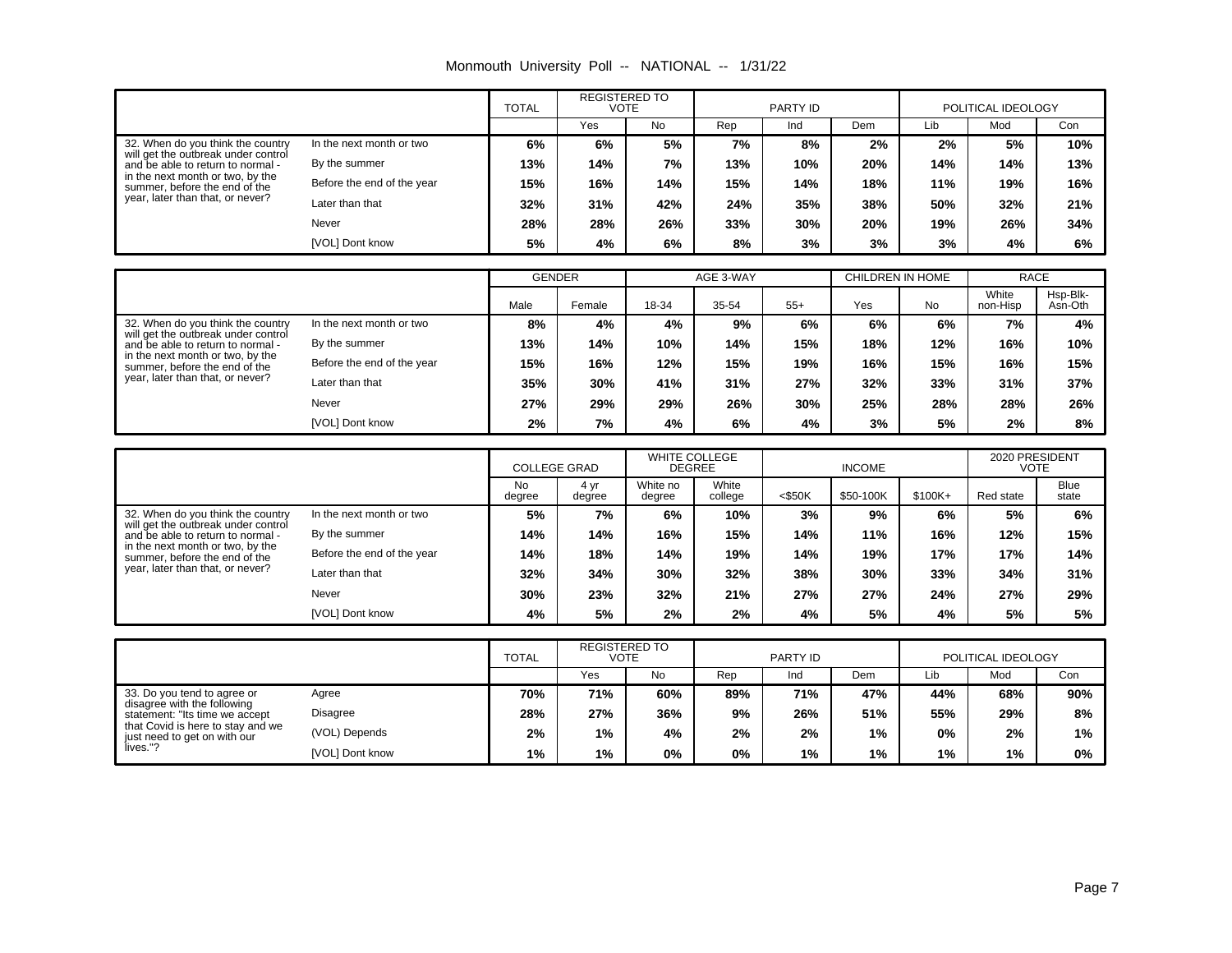| Monmouth University Poll -- |  | NATIONAL -- | 1/31/22 |
|-----------------------------|--|-------------|---------|
|-----------------------------|--|-------------|---------|

|                                                                                                                                                                                                         |                 | <b>GENDER</b> |        | AGE 3-WAY |       | CHILDREN IN HOME |     | <b>RACE</b> |                   |                     |
|---------------------------------------------------------------------------------------------------------------------------------------------------------------------------------------------------------|-----------------|---------------|--------|-----------|-------|------------------|-----|-------------|-------------------|---------------------|
|                                                                                                                                                                                                         |                 | Male          | Female | 18-34     | 35-54 | $55+$            | Yes | <b>No</b>   | White<br>non-Hisp | Hsp-Blk-<br>Asn-Oth |
| 33. Do you tend to agree or<br>Agree<br>disagree with the following<br>Disagree<br>statement: "Its time we accept<br>that Covid is here to stay and we<br>(VOL) Depends<br>just need to get on with our |                 | 73%           | 68%    | 69%       | 68%   | 73%              | 72% | 70%         | 71%               | 69%                 |
|                                                                                                                                                                                                         |                 | 26%           | 29%    | 29%       | 30%   | 24%              | 28% | 28%         | 27%               | 30%                 |
|                                                                                                                                                                                                         |                 | $1\%$         | 2%     | 1%        | 1%    | 2%               | 0%  | 2%          | 2%                | 1%                  |
| lives."?                                                                                                                                                                                                | [VOL] Dont know | 0%            | $1\%$  | 1%        | 0%    | 1%               | 0%  | 1%          | 1%                | $1\%$               |

|                                                                   |                 | <b>COLLEGE GRAD</b> |                | <b>WHITE COLLEGE</b><br><b>DEGREE</b> |                  | <b>INCOME</b> |           |          | 2020 PRESIDENT<br>VOTE |                      |
|-------------------------------------------------------------------|-----------------|---------------------|----------------|---------------------------------------|------------------|---------------|-----------|----------|------------------------|----------------------|
|                                                                   |                 | <b>No</b><br>degree | 4 vr<br>degree | White no<br>degree                    | White<br>college | $<$ \$50K     | \$50-100K | $$100K+$ | Red state              | <b>Blue</b><br>state |
| 33. Do you tend to agree or                                       | Agree           | 74%                 | 63%            | 75%                                   | 64%              | 69%           | 69%       | 71%      | 71%                    | 70%                  |
| disagree with the following<br>statement: "Its time we accept     | <b>Disagree</b> | 24%                 | 35%            | 23%                                   | 35%              | 29%           | 29%       | 28%      | 26%                    | 29%                  |
| that Covid is here to stay and we<br>just need to get on with our | (VOL) Depends   | 2%                  | $1\%$          | 2%                                    | $1\%$            | 2%            | 2%        | 1%       | 3%                     | 1%                   |
| lives."?                                                          | [VOL] Dont know | 0%                  | 2%             | 0%                                    | $1\%$            | 0%            | 0%        | 1%       | 1%                     | 1%                   |

|                                                                                                            |                       | <b>TOTAL</b> | <b>REGISTERED TO</b><br><b>VOTE</b> |     | PARTY ID |     |     | POLITICAL IDEOLOGY |     |     |
|------------------------------------------------------------------------------------------------------------|-----------------------|--------------|-------------------------------------|-----|----------|-----|-----|--------------------|-----|-----|
|                                                                                                            |                       |              | Yes                                 | No  | Rep      | Ind | Dem | Lib                | Mod | Con |
| 34. Have you received at least<br>one dose of Covid vaccine, or<br>not? Do you plan to get the             | Already received      | 77%          | 76%                                 | 82% | 64%      | 76% | 91% | 95%                | 78% | 64% |
|                                                                                                            | As soon as possible   | $1\%$        | $1\%$                               | 2%  | 0%       | 0%  | 2%  | 0%                 | 0%  | 1%  |
| vaccine as soon as possible, will<br>you continue to let other people                                      | See how it goes       | 3%           | 3%                                  | 1%  | 4%       | 2%  | 2%  | 3%                 | 2%  | 3%  |
| get it first to see how it goes, or is<br>it likely you will never get the<br>vaccine if you can avoid it? | Likely will never get | 17%          | 17%                                 | 15% | 25%      | 18% | 5%  | 2%                 | 17% | 25% |
|                                                                                                            | [VOL] Dont know       | 3%           | 4%                                  | 0%  | 7%       | 3%  | 0%  | 0%                 | 3%  | 6%  |

|                                                                                                                                                                                                                                                                                       |                       | <b>GENDER</b> |        | AGE 3-WAY |       |       | CHILDREN IN HOME |           | <b>RACE</b>       |                     |
|---------------------------------------------------------------------------------------------------------------------------------------------------------------------------------------------------------------------------------------------------------------------------------------|-----------------------|---------------|--------|-----------|-------|-------|------------------|-----------|-------------------|---------------------|
|                                                                                                                                                                                                                                                                                       |                       | Male          | Female | 18-34     | 35-54 | $55+$ | Yes              | <b>No</b> | White<br>non-Hisp | Hsp-Blk-<br>Asn-Oth |
| 34. Have you received at least<br>one dose of Covid vaccine, or<br>not? Do you plan to get the<br>vaccine as soon as possible, will<br>you continue to let other people<br>get it first to see how it goes, or is<br>it likely you will never get the<br>vaccine if you can avoid it? | Already received      | 77%           | 76%    | 76%       | 68%   | 84%   | 72%              | 78%       | 78%               | 74%                 |
|                                                                                                                                                                                                                                                                                       | As soon as possible   | 1%            | 1%     | 0%        | 2%    | 0%    | 0%               | 1%        | 1%                | 1%                  |
|                                                                                                                                                                                                                                                                                       | See how it goes       | 2%            | 4%     | 5%        | 2%    | 1%    | 2%               | 3%        | 2%                | 3%                  |
|                                                                                                                                                                                                                                                                                       | Likely will never get | 17%           | 17%    | 17%       | 21%   | 13%   | 21%              | 15%       | 16%               | 18%                 |
|                                                                                                                                                                                                                                                                                       | [VOL] Dont know       | 3%            | 3%     | 3%        | 6%    | 1%    | 4%               | 3%        | 3%                | 4%                  |

|                                                                                                            |                       | <b>COLLEGE GRAD</b> |                | <b>WHITE COLLEGE</b><br><b>DEGREE</b> |                  | <b>INCOME</b> |           |           | 2020 PRESIDENT<br>VOTE |                      |
|------------------------------------------------------------------------------------------------------------|-----------------------|---------------------|----------------|---------------------------------------|------------------|---------------|-----------|-----------|------------------------|----------------------|
|                                                                                                            |                       | <b>No</b><br>degree | 4 vr<br>degree | White no<br>degree                    | White<br>college | $<$ \$50K     | \$50-100K | $$100K +$ | Red state              | <b>Blue</b><br>state |
| 34. Have you received at least                                                                             | Already received      | 72%                 | 86%            | 74%                                   | 86%              | 75%           | 79%       | 80%       | 73%                    | 79%                  |
| one dose of Covid vaccine, or<br>not? Do you plan to get the                                               | As soon as possible   | 1%                  | $0\%$          | $1\%$                                 | $0\%$            | 2%            | $0\%$     | 0%        | 1%                     | 1%                   |
| vaccine as soon as possible, will<br>you continue to let other people                                      | See how it goes       | 3%                  | 2%             | 3%                                    | 1%               | 3%            | 2%        | 3%        | 3%                     | 3%                   |
| get it first to see how it goes, or is<br>it likely you will never get the<br>vaccine if you can avoid it? | Likely will never get | 20%                 | 10%            | 19%                                   | 12%              | 18%           | 17%       | 14%       | 20%                    | 14%                  |
|                                                                                                            | [VOL] Dont know       | 4%                  | 2%             | 4%                                    | 2%               | 2%            | 3%        | 3%        | 4%                     | 3%                   |